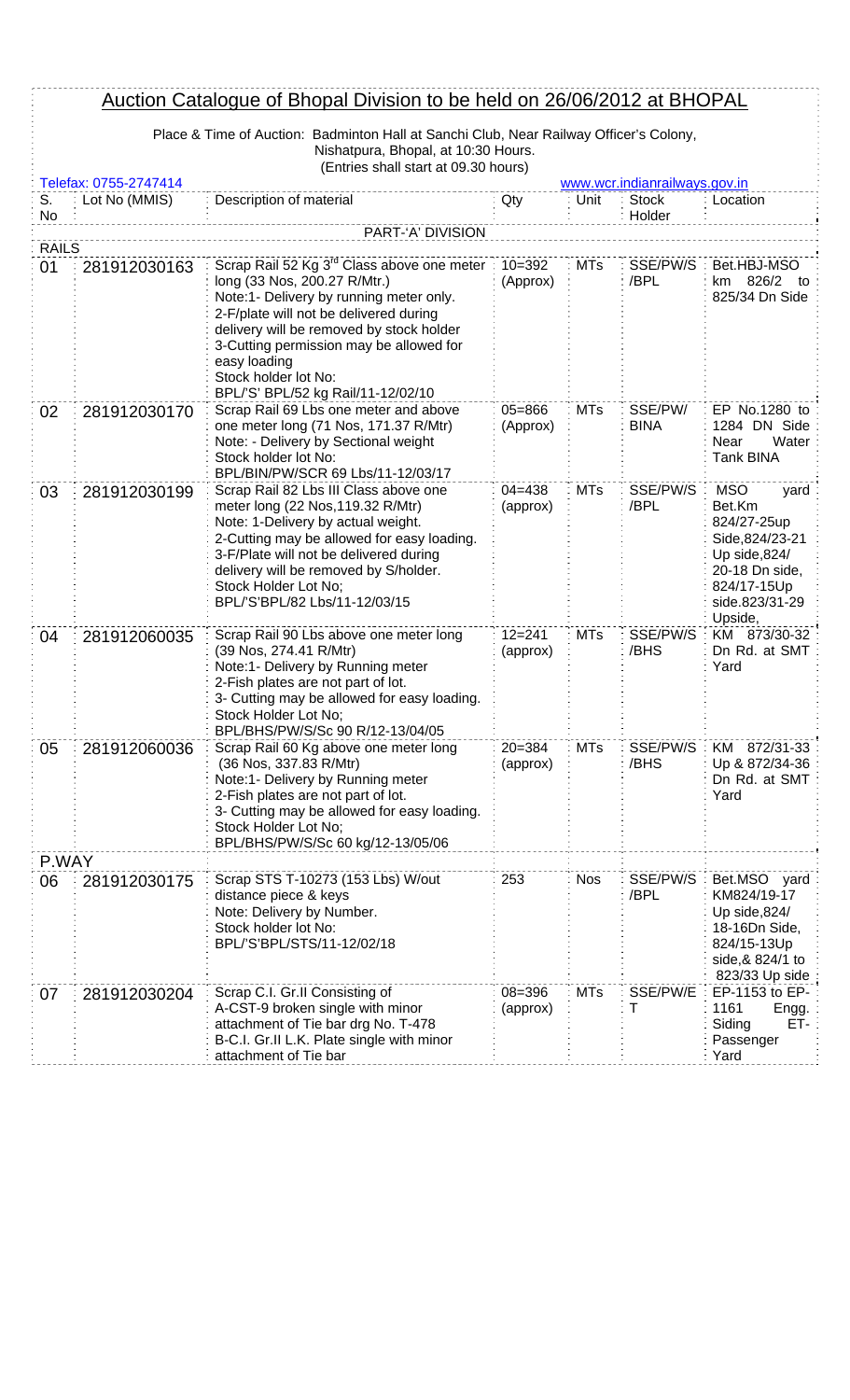|    |              | C-L.K. Plate couple broken<br>Note: Delivery by actual weight<br>Stock holder lot No: |            |            |             |                                  |
|----|--------------|---------------------------------------------------------------------------------------|------------|------------|-------------|----------------------------------|
|    |              | BPL/ET/PW/CI Gr.II/11-12/09/04                                                        |            |            |             |                                  |
| 08 | 281912030206 | Scrap C.I. Gr.II Consisting of                                                        | $15 = 648$ | <b>MTs</b> | SSE/PW/E    | EP-1165 to EP-                   |
|    |              | A-C.I. Pot broken mixed with minor                                                    | (approx)   |            | т           | 1161<br>Engg.                    |
|    |              | attachment of Tie bar & keys                                                          |            |            |             | ET-<br>Siding                    |
|    |              | B-C.I. Pot Pair broken & full with Tie bar &                                          |            |            |             | Passenger                        |
|    |              | keys.<br>C- Minor part of C.I. Pot pair attachment in                                 |            |            |             | Yard                             |
|    |              | Tie bar & keys/pair                                                                   |            |            |             |                                  |
|    |              | Note: Delivery by actual weight                                                       |            |            |             |                                  |
|    |              | Stock holder lot No:                                                                  |            |            |             |                                  |
|    |              | BPL/ET/PW/CI Gr.II/11-12/09/07                                                        |            |            |             |                                  |
| 09 | 281912030223 | Scrap C.I. Gr.II C.I. Pot couple broken with                                          | $12 = 566$ | <b>MTs</b> | SSE/PW/Y    | <b>NPOH</b><br>Near              |
|    |              | tie bar and M.S. attachment<br>Note: Delivery by actual weight                        | (approx)   |            | $d$ ./ET    | Shed SL 1010-<br>SL 1019         |
|    |              | Stock holder lot No:                                                                  |            |            |             |                                  |
|    |              | BPL/ET Yd./C.I. Pot/11-12/02/20                                                       |            |            |             |                                  |
| 10 | 281912030224 | Scrap C.I. Gr.II C.I. Pot couple broken with                                          | $10 = 043$ | <b>MTs</b> | SSE/PW/Y    | Near<br><b>NPOH</b>              |
|    |              | tie bar and M.S. attachment                                                           | (approx)   |            | $d$ ./ET    | Shed<br><b>ELS</b>               |
|    |              | Note: Delivery by actual weight                                                       |            |            |             | 1001-ELS1002                     |
|    |              | Stock holder lot No:<br>BPL/ET Yd./C.I. Pot/11-12/02/19                               |            |            |             |                                  |
| 11 | 281912040004 | Scrap Steel Girder 9.14 M Span - 03 Nos                                               | $22 = 50$  | <b>MTs</b> | SSE/PW/     | DKI/1003-<br>KM                  |
|    |              | Note:1- Delivery by actual weight                                                     | (approx)   |            | M/ET        | 1007<br><b>DKI</b>               |
|    |              | 2-Cutting may be allowed foe easy loading                                             |            |            |             | <b>Station Yard</b>              |
|    |              | Stock holder lot No:                                                                  |            |            |             |                                  |
| 12 |              | BPL/ET/M/PW/G.B./11-12/3/13<br>[1] Scrap Broken C.I. Pot 80 Lbs with                  | $21 = 314$ | <b>MTs</b> | SSE/PW/N    | Near the ART                     |
|    | 281912060021 | attached Tie bar & cotters coupled corroded                                           | (approx)   |            | /BPL        | <b>BPL</b><br>Line &             |
|    |              | [2] Scrap Broken C.I. Pot 80 Lbs with                                                 |            |            |             | <b>RPF</b><br>Rest               |
|    |              | attached Tie bar & cotters Single corroded                                            |            |            |             | House in BPL                     |
|    |              | Note: Delivery by actual weight                                                       |            |            |             | Loco                             |
|    |              | Stock holder lot No:<br>BPL/PW/N/Sc. CI Pot/12-13/04/01                               |            |            |             |                                  |
| 13 | 281912060027 | Scrap Point & Xing S.T. Sleeper with or                                               | $15 = 491$ | <b>MTs</b> | SSE/PW/S    | KM 880/19-21                     |
|    |              | without slide chair                                                                   | (approx)   |            | /BHS        | Up Rd. at SCI                    |
|    |              | Note: Delivery by Running                                                             |            |            |             | Yard                             |
|    |              | Meter(Measurement basis)                                                              |            |            |             |                                  |
|    |              | Stock holder lot No:<br>BPL/BHS/PW/S/Scrap Pt.& Xing.STS/12-                          |            |            |             |                                  |
|    |              | 13/04/04                                                                              |            |            |             |                                  |
| 14 | 281912060028 | Released Girder Bridge Span                                                           | $35 = 685$ | <b>MTs</b> | SSE/PW/N    | KM903/22-24 &                    |
|    |              | 1x7.00 M                                                                              | (approx)   |            | /BHS        | 904/8-10<br>&                    |
|    |              | 1x6.18 M                                                                              |            |            |             | 906/14-16<br>Dn                  |
|    |              | 1x7.17 M<br>1x12.2 M (04 Span)                                                        |            |            |             | Rd.SUMR-GLG<br>Section           |
|    |              | Note: Delivery by actual weight                                                       |            |            |             |                                  |
|    |              | Stock holder lot No:                                                                  |            |            |             |                                  |
|    |              | BPL/BHS/N/PW/SCR/GB/11-12/03/69                                                       |            |            |             |                                  |
| 15 | 281912060029 | Scrap C.I. CST-9 Single & Intact Drg No. T-                                           | 1740       | <b>Nos</b> | SSE/PW/     | <b>BDWS</b><br>Yard              |
|    |              | 478 released from 52 kg Rail section                                                  |            |            | <b>SVPI</b> | 1142/6-7<br>KM<br><b>RH</b> Side |
|    |              | Note: Delivery by No.<br>Stock Holder Lot No:                                         |            |            |             |                                  |
|    |              | BPL/SVPI/Scrap/CST-9/2012-13/01                                                       |            |            |             |                                  |
| 16 | 281912060030 | Scrap C.I. CST-9 Single & Intact Drg No. T-                                           | 8714       | <b>Nos</b> | SSE/PW/     | <b>BDWS</b><br>Yard              |
|    |              | 478 released from 52 kg Rail section                                                  |            |            | <b>SVPI</b> | KM<br>1142/5-7                   |
|    |              | Note: Delivery by No.                                                                 |            |            |             | <b>RH</b> Side                   |
|    |              | Stock Holder Lot No:<br>BPL/SVPI/Scrap/CST-9/2012-13/02                               |            |            |             |                                  |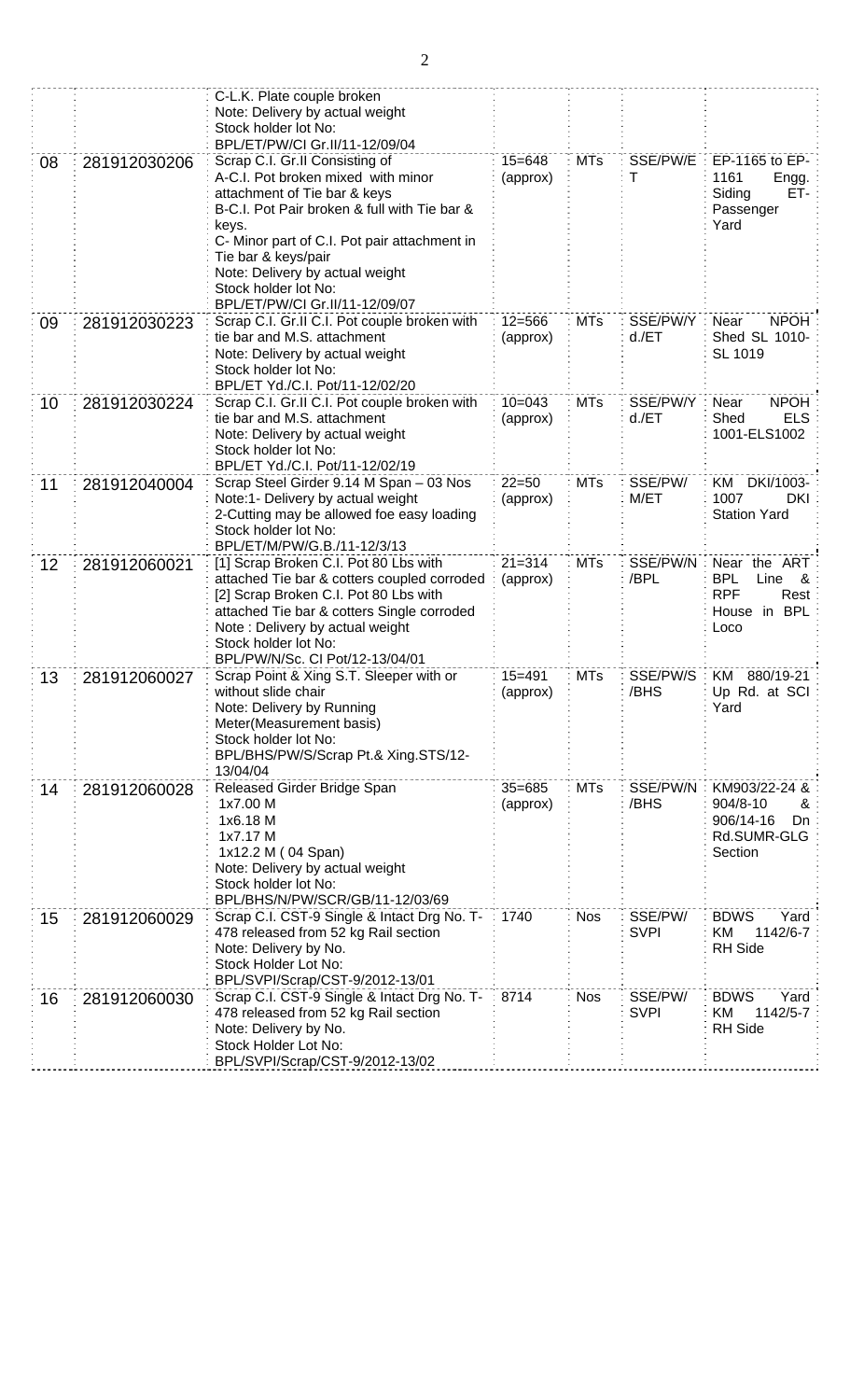| 17 | 281912060037         | Scrap ST Xing Sleeper with or without slide<br>chair, and Pad plate.<br>Note: Delivery by Running Meter(by<br>measurement)<br>Stock Holder Lot No:<br>BPL/BHS/PW/S/Sc STS P & xing/12-<br>13/04/03                                                                                                                                                                                                                                       | 19=464<br>(approx)                         | <b>MTs</b> | SSE/PW/S<br>/BHS          | 863/28-30<br>KM.<br>Dn Rd. DWG:<br>Yard                                                        |
|----|----------------------|------------------------------------------------------------------------------------------------------------------------------------------------------------------------------------------------------------------------------------------------------------------------------------------------------------------------------------------------------------------------------------------------------------------------------------------|--------------------------------------------|------------|---------------------------|------------------------------------------------------------------------------------------------|
|    | <b>NON FERROUS</b>   |                                                                                                                                                                                                                                                                                                                                                                                                                                          |                                            |            |                           |                                                                                                |
| 18 | 281912020075         | Condemned copper with bross Various<br>types Radiator core such as modified,<br>conventional and largers types with minor<br>ferrous attachment<br>Note: If any other material is found while<br>delivery, which is strictly restructed & it can<br>not be delivered.<br>Stock Holder's Lot No:<br>SSE/D/ET/11-12/11                                                                                                                     | 18305<br>(approx)                          | Kgs        | SSE/DSL/<br>ET            | Location :-Near<br>H/R<br>Mech<br>Section<br>Main<br>gate in Diesel:<br>Shed<br>Loco<br>Itarsi |
| 19 | 281911090185         | Scrap Carbon Brush with copper tail<br>released from Loco equipments.<br>Note: 1-If any other material is found while<br>delivery, which is strictly restricted & it can<br>not be delivered<br>Stock Holder's Lot No.<br>ET/TRS/CS/Scrap/NF/Carbon Brush/06/113                                                                                                                                                                         | 1100<br>(Approx)                           | Kgs        | SSE/CS/E<br>LS/TRS/E<br>т | "A" in Scrap<br>Room No.3 at<br>A.C. Loco Shed<br>Itarsi                                       |
|    | <b>OTHER FERROUS</b> |                                                                                                                                                                                                                                                                                                                                                                                                                                          |                                            |            |                           |                                                                                                |
| 20 | 281912020088         | Scrap/Condemned & dismantal Electric<br>Loco parts consisting of Motors, Rotors,<br>Armatures, Stators of MVSL, MVSI, MVMT,<br>MCP, Arno & MCPA (ABB, CGL, SHI,<br>Ranjan, NGFE, Jyoti, Fasto, Elgi Make) and<br>Main bushing, Jet pump, ACBDJ) with<br>ferrous + Non Ferrous & Insulated material<br>Ceremic with mica papers attachment.<br>Stock Holder's Lot No.<br>ET/TRS/CS/Scrap/Cond/Motor+Rotor+Stat<br>or+Bushing+ACBDJ/06/122 | $31 = 680$<br>(approx)<br>to entire<br>qty | <b>MTs</b> | SSE/CS/<br><b>TRS/ET</b>  | Near OHE Pole<br>No. ELS/1065<br><b>B</b> in Scrap Yard<br>at A.C. Loco<br>Shed Itarsi         |
| 21 | 281912030180         | Scrap Broken L.B. Spring Various type<br>(368 Nos)<br>Stock Holder's Lot No<br>ET/WRS/4/15                                                                                                                                                                                                                                                                                                                                               | $32 = 000$<br>(approx)                     | <b>MTs</b> | SSE/C&W/<br>G/ET          | Wagon<br>repair<br>shed ET Stack<br>Bin No.4                                                   |
| 22 | 281912030183         | Scrap Fabricated/Casted bk beam with or<br>without bk shoe and bogie main pull rod<br>Stock Holder's Lot No.<br>ET/WRS/10/16                                                                                                                                                                                                                                                                                                             | $15 = 000$<br>(approx)                     | <b>MTs</b> | SSE/C&W/<br>G/ET          | Wagon<br>repair<br>shed ET Stack<br>Bin No.10                                                  |
| 23 | 281912060012         | SCRAP M, S.ROD CONSIST OF<br>(A)- MS Solid rods different size with<br>attachment.<br>(B)- MS Hallow rods different size with<br>attachment.<br>(C)-MS rodding off size (places) with<br>attachment.<br>(D)-MS bridle Bar.<br>Note: 1-Delivery by actual weighment basis<br>only.<br>2-Cutting may be allowed for easy loading<br>Stock Holder DS 8 Note No.<br>295345,46 &47 dt. 15.11.2010                                             | 146=500<br>(approx)                        | <b>MTs</b> | SSE/Sig./<br>Const/BPL    | A-Area<br>οf<br>SSE(sig)M.<br>Depot<br>Back<br>side BINA                                       |
| 24 | 281912060013         | SCRAP M, S. location box CONSIST OF<br>[A] MS Location box full size with or without<br>attachment.                                                                                                                                                                                                                                                                                                                                      | $25 = 000$<br>(approx)                     | <b>MTs</b> | SSE/Sig./<br>Const/BPL    | A-<br>Area<br>οf<br>SSE(Sig)<br>М.<br>Depot<br>back:                                           |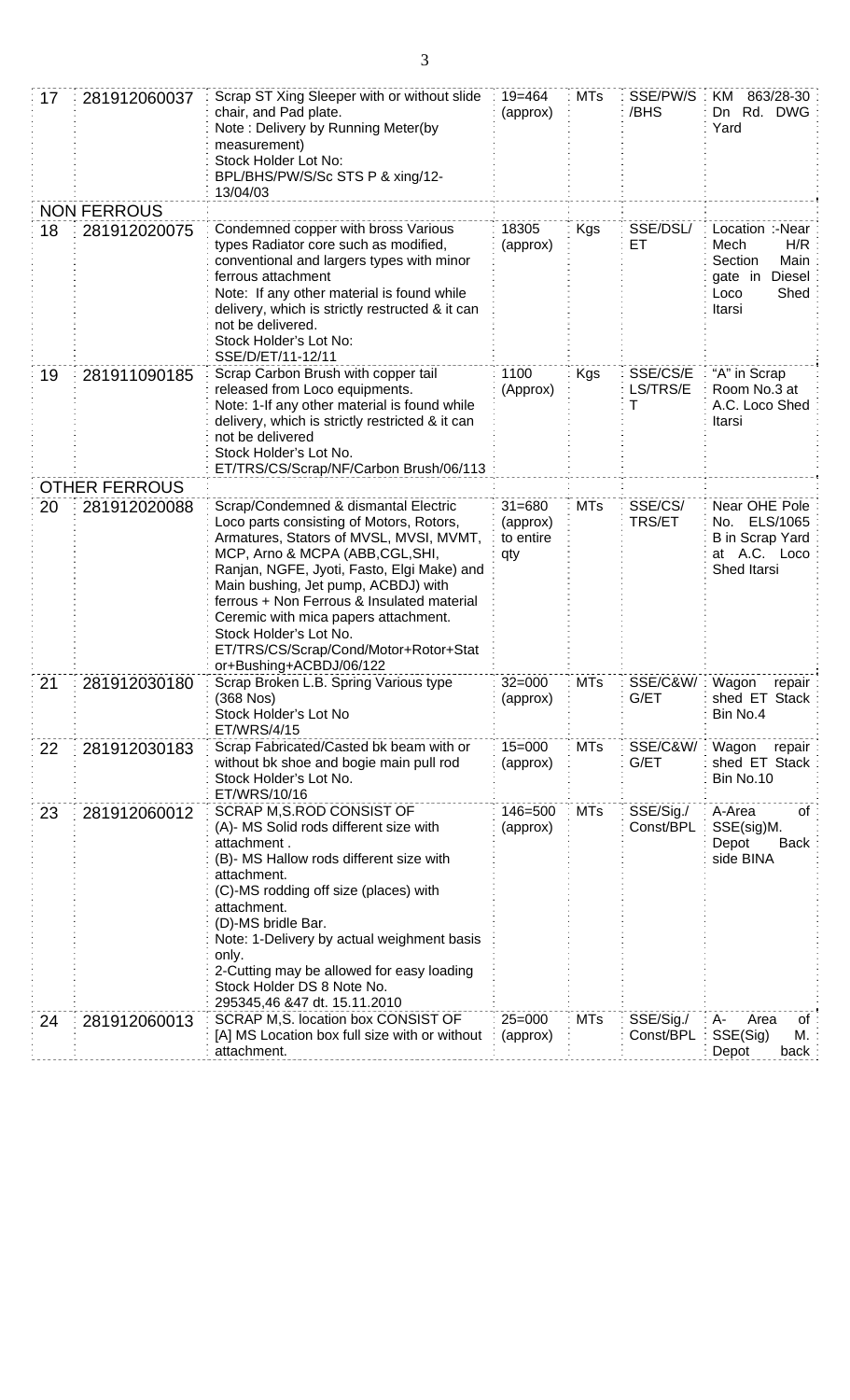|    |              | [B] MS location box half size with or without<br>attachment.<br>MS location box quarter with or without                                                                                                                                                                                                                                                                                                                               |                        |            |                        | side BINA                                                        |
|----|--------------|---------------------------------------------------------------------------------------------------------------------------------------------------------------------------------------------------------------------------------------------------------------------------------------------------------------------------------------------------------------------------------------------------------------------------------------|------------------------|------------|------------------------|------------------------------------------------------------------|
|    |              | attachment<br>Note:1- Delivery by actual weighment basis<br>only.                                                                                                                                                                                                                                                                                                                                                                     |                        |            |                        |                                                                  |
|    |              | Stock Holder DS 8 Note No.<br>295345,46 &47 dt. 15.11.2010                                                                                                                                                                                                                                                                                                                                                                            |                        |            |                        |                                                                  |
| 25 | 281912060014 | SCRAP C.I. CONSIST OF<br>(A)-Scrap C.I Base<br>(B)-C, I. Scrap Trastal 4way with attachment<br>(C)- Scrap C.I. weight<br>(D)C.I Signal Base<br>(E) C.I Trastal 2 way with attachment<br>Note:1-- Delivery by actual weighment basis<br>only.<br>Stock Holder DS 8 Note No.<br>295345,46 &47 dt. 15.11.2010                                                                                                                            | $80 = 000$<br>(approx) | <b>MTs</b> | SSE/Sig./<br>Const/BPL | Area<br>A-<br>оt<br>SSE(Sig)<br>М.<br>Depot<br>back<br>side BINA |
| 26 | 281912060015 | <b>SCRAP G.I. WIRE</b><br>(A) SCRAP G.I. WIRE & SIGNAL WIRE<br>Note:1--- Delivery by actual weighment<br>basis only.<br>Stock Holder DS 8 Note No.<br>295345,46 &47 dt. 15.11.2010                                                                                                                                                                                                                                                    | $05 = 000$<br>(approx) | <b>MTs</b> | SSE/Sig./<br>Const/BPL | A-<br>Area<br>οf<br>SSE(Sig)<br>Μ.<br>Depot<br>back<br>side BINA |
| 27 | 281912060016 | Scrap M,S. lock bar angle consist of<br>(A.)-M.S. lock bar angle with attachment &<br>other off size angle<br>(B)- MS signal ladder & staging with or<br>without attachment.<br>(C)- MS SW/DW/ pulley post with or<br>without attachment.<br>(D)- MS angle various size with or without<br>attachment<br>Note:1--- Delivery by actual weighment<br>basis only.<br>Stock Holder DS 8 Note No.<br>295345,46 &47 dt. 15.11.2010          | $12 = 000$<br>(approx) | <b>MTs</b> | SSE/Sig./<br>Const/BPL | Area<br>A-<br>of<br>SSE(Sig)<br>M.<br>Depot<br>back<br>side BINA |
| 28 | 281912060017 | Scrap M,S. signal lever consist of<br>(A.)- MS scrap Signal lever & mini lever with : (approx)<br>or without attachment<br>(B)- MS. DW, lever with or without<br>attachment.<br>Note:1--- Delivery by actual weighment<br>basis only.<br>Stock Holder DS 8 Note No.<br>295345,46 &47 dt. 15.11.2010                                                                                                                                   | $21 = 500$             | <b>MTs</b> | SSE/Sig./<br>Const/BPL | Area<br>A-<br>ot<br>SSE(Sig)<br>M.<br>Depot<br>back<br>side BINA |
| 29 | 281912060018 | Scrap M,S. material consist of<br>(A.)- MS pipe<br>(B)MS.passenger/warning/goods boards<br>with or without attachment.<br>(C)- MS signal post various size<br>(D)- MS gate Boom<br>(E)-MS signal pipe in various size<br>(F) Home signal with cross boom in pieces<br>(G)MS channel with or without attachment<br>Note:1--- Delivery by actual weighment<br>basis only.<br>Stock Holder DS 8 Note No.<br>295345,46 &47 dt. 15.11.2010 | $19 = 500$<br>(approx) | <b>MTs</b> | SSE/Sig./<br>Const/BPL | A-<br>Area<br>0f<br>SSE(Sig)<br>Μ.<br>Depot<br>back<br>side BINA |
| 30 | 281912060020 | Scrap M,S. & C.I .consist of                                                                                                                                                                                                                                                                                                                                                                                                          | $35 = 000$             | MTs        | SSE/Sig./              | Area<br>: A-<br>of :                                             |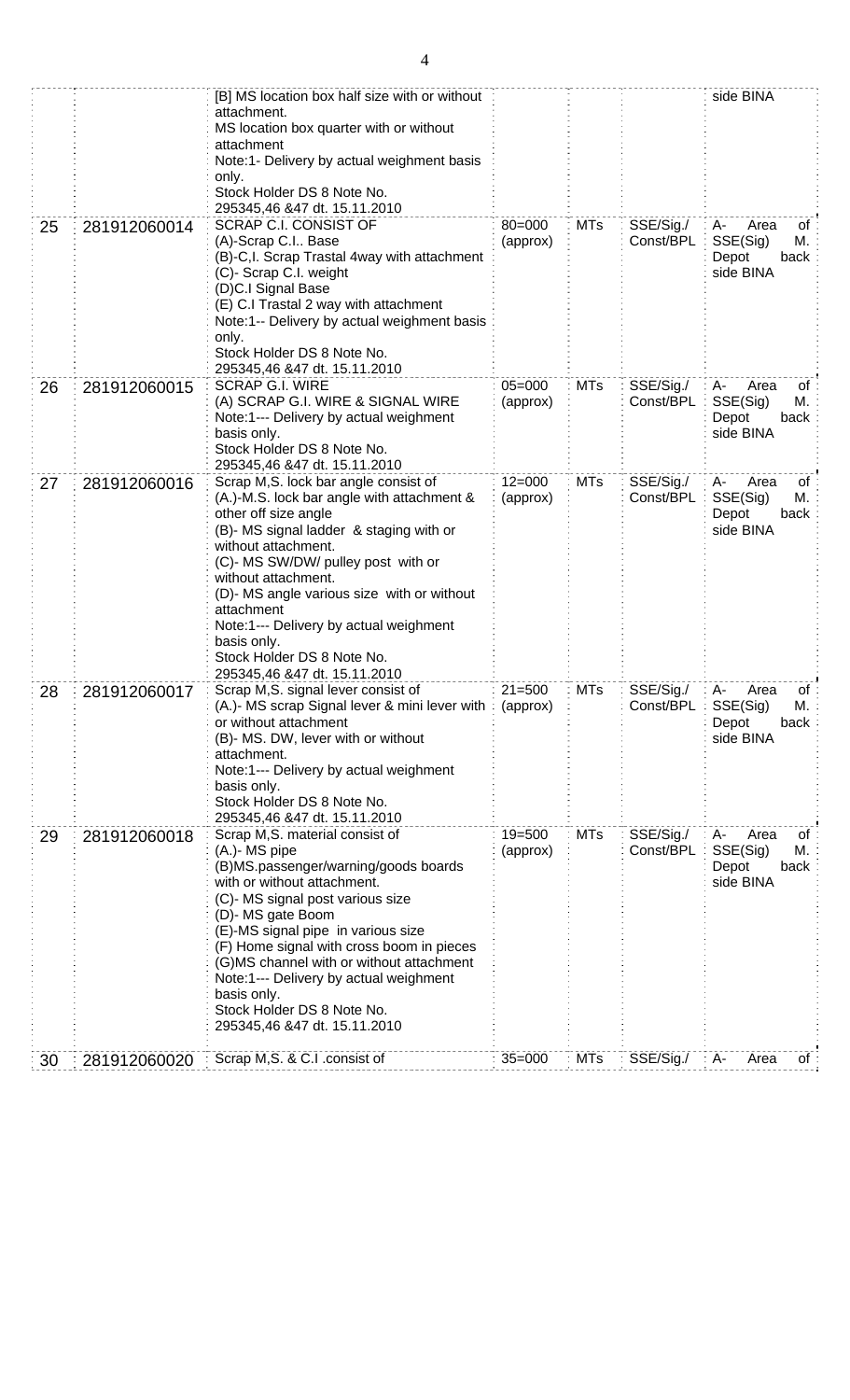|             |                  | Releaseing MS & CI scrap size ED with<br>shoe FPL/KPL all type crank roller,<br>compensator with base, lock bar clip, TLJB<br>coupling, pinacal, signal lamp, square bar,<br>, wheel, signal reversar, signal<br>mechanism, locking tray with cover,<br>mechanical detector, MS plate, back stop,<br>battery80AH, pinian location board off<br>sizeSlide, E type lock, ara terminal, fuse<br>block, pully stand, locking slide pieces, DW<br>compensator weight, mixed CI with ms,<br>D/W wheel, big wheel, wire adjustment<br>coupling, lever base, spectical, CLS<br>unit2,3,4, asp, reversor wheel, , lever<br>bearing, signal arm, c.c. brand, route<br>detector with box, locking plunger, green<br>glass(mech.sig) red glass,(mech.sig),<br>charger 110/2.6v. charger<br>230/12v.5amp.etc<br>Note; 1--Delivery by actual weighment basis<br>only.<br>Stock Holder DS 8 Note No.<br>295345,46 &47 dt. 15.11.2010 | (approx) |            | Const/BPL:       | SSE(Sig)<br>М.<br>Depot<br>back<br>side BINA                                                |
|-------------|------------------|-----------------------------------------------------------------------------------------------------------------------------------------------------------------------------------------------------------------------------------------------------------------------------------------------------------------------------------------------------------------------------------------------------------------------------------------------------------------------------------------------------------------------------------------------------------------------------------------------------------------------------------------------------------------------------------------------------------------------------------------------------------------------------------------------------------------------------------------------------------------------------------------------------------------------|----------|------------|------------------|---------------------------------------------------------------------------------------------|
| <b>LOCO</b> |                  |                                                                                                                                                                                                                                                                                                                                                                                                                                                                                                                                                                                                                                                                                                                                                                                                                                                                                                                       |          |            |                  |                                                                                             |
| 31          | 281912020132     | Condemned Ferrous Engine Hood and<br>Chassis released from Cond. Loco No.<br>17259, 18389, 17249<br>Note:1- Both side CBC Yoke found in the lot<br>can not be delivered.<br>2-If any non ferrous found in the lot can not<br>be deliverd.<br>3. Cutting permission may be allowed for<br>easy loading.<br>Stock Holder Lot No:SSE/D/ET/11-12/27                                                                                                                                                                                                                                                                                                                                                                                                                                                                                                                                                                       | 03       | <b>Nos</b> | SSE/D/ET         | In Diesel Shed<br>Between<br>EТ<br>Line No. $10 \&$<br>11 Near<br>Washveseen<br>Bombay end. |
|             | VEHICLE          |                                                                                                                                                                                                                                                                                                                                                                                                                                                                                                                                                                                                                                                                                                                                                                                                                                                                                                                       |          |            |                  |                                                                                             |
| 32          | 281912030178     | Condemned Ambulance MP-15/5289<br>Chasis No. DM-19563<br>Engine No. DM-19563<br>Seating Capacity 1+4<br><b>Year 1989</b><br>Make- Mahindra & Mahindra<br>Note: Cutting/Braking may be allowed for<br>easy loading.<br>Stock Holder DS 8 Note No.<br>362203 dt. 03.11.2011                                                                                                                                                                                                                                                                                                                                                                                                                                                                                                                                                                                                                                             | 01       | No         | Add.<br>CMS/BINA | MS/BINA/Rly<br>Hospital<br>Ambulance<br>Garage                                              |
| 33          | 281912060032     | Scrap Ambulance Make Mahindra &<br>Mahindra No. MKD 6259<br>Model FJ 460 DP-4WD<br>Chasis No. DK 16584<br>Engine No DK 16584<br>S No. 87467<br>Stock Holder Lot No.<br>ET/Med/DS/26/11                                                                                                                                                                                                                                                                                                                                                                                                                                                                                                                                                                                                                                                                                                                                | 01       | No         | M.S. ET          | WCR Hospital<br>New Yard ET                                                                 |
|             | <b>Machinery</b> |                                                                                                                                                                                                                                                                                                                                                                                                                                                                                                                                                                                                                                                                                                                                                                                                                                                                                                                       |          |            |                  |                                                                                             |
| 34          | 281912060031     | Condemned X-Ray Machine 160 MA<br>Sr. No. 01006<br>Model Klinoskop<br><b>Make Siemens</b><br>Stock Holder Lot No.<br>ET/Med/X-Ray/160 MA/23                                                                                                                                                                                                                                                                                                                                                                                                                                                                                                                                                                                                                                                                                                                                                                           | 01       | No         | M.S. ET          | WCR Hospital<br>New Yard ET                                                                 |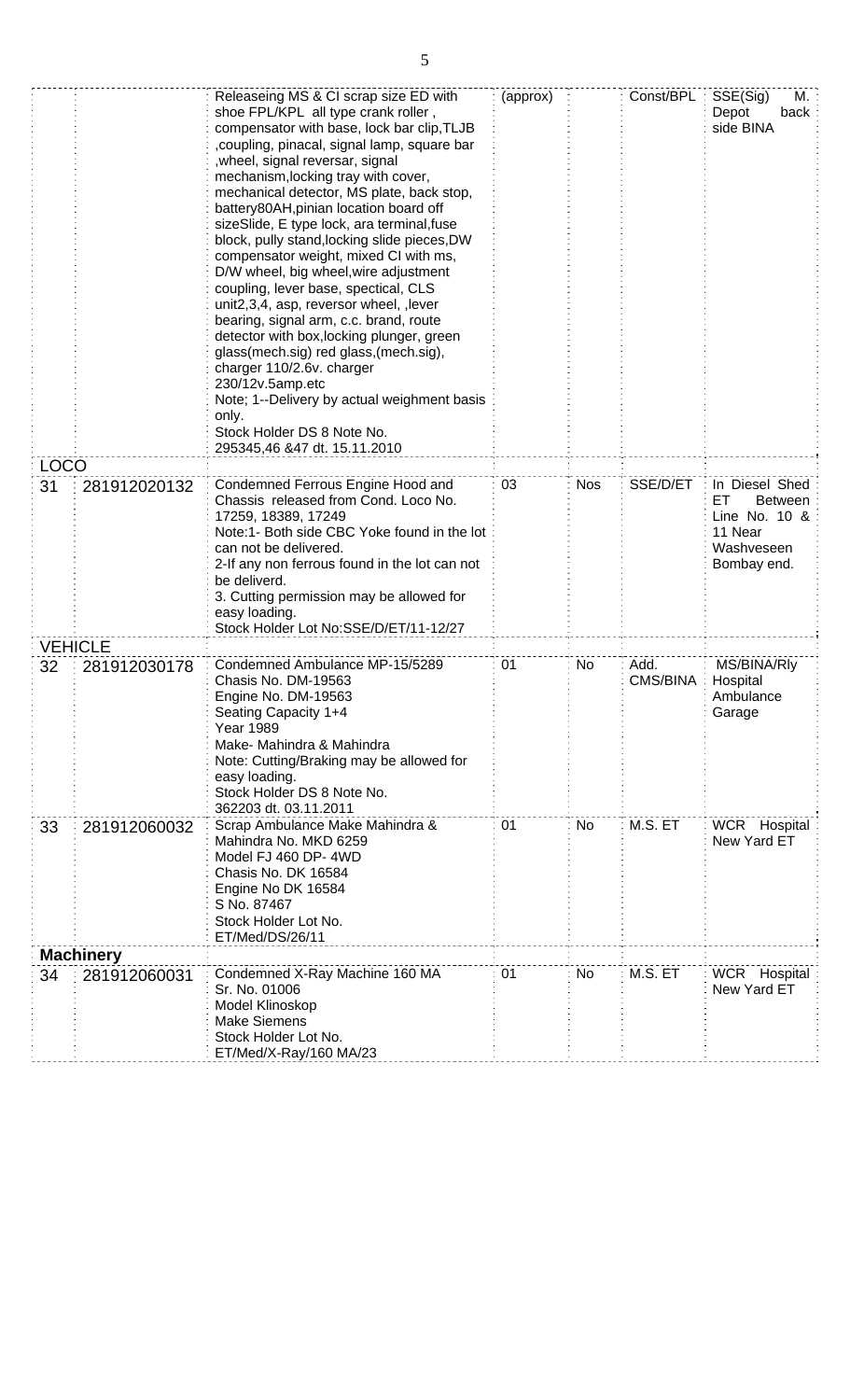|          | <b>MISCELLANEOUS</b>             |                                                                                                                                                                                                                                                                                                                                                                                                                                                                                                                                                                                                                                                                                                                                                                                                                                                      |                         |                          |                                           |                                                |
|----------|----------------------------------|------------------------------------------------------------------------------------------------------------------------------------------------------------------------------------------------------------------------------------------------------------------------------------------------------------------------------------------------------------------------------------------------------------------------------------------------------------------------------------------------------------------------------------------------------------------------------------------------------------------------------------------------------------------------------------------------------------------------------------------------------------------------------------------------------------------------------------------------------|-------------------------|--------------------------|-------------------------------------------|------------------------------------------------|
| 35<br>36 | 281912030181<br>281912030182     | Scrap Plastic Cane with or without cap in<br>various Capacity<br>50 Ltrs- 50 Nos<br>35 Ltrs- 12 Nos<br>30 Ltrs- 71 Nos<br>20 Ltrs- 343 Nos<br>13 Ltrs-11 Nos<br>10 Ltrs-37 Nos<br>05 Ltrs- 02 Nos<br>Stock Holder's Lot No. ET/WRS/18<br>Drum Iron empty 20/25 Ltrs. Capacity                                                                                                                                                                                                                                                                                                                                                                                                                                                                                                                                                                        | 526<br>462              | <b>Nos</b><br><b>Nos</b> | SSE/C&W/ : NPOH<br>G/ET<br>SSE/C&W/: NPOH | Shed<br>ET Room<br>Shed                        |
|          |                                  | damaged                                                                                                                                                                                                                                                                                                                                                                                                                                                                                                                                                                                                                                                                                                                                                                                                                                              |                         |                          | G/ET                                      | ET.<br>(Carriage                               |
|          |                                  | Stock Holder's Lot No. ET/NPOH/17                                                                                                                                                                                                                                                                                                                                                                                                                                                                                                                                                                                                                                                                                                                                                                                                                    |                         |                          |                                           | Room)                                          |
|          |                                  | <b>PART-B' DEPOT</b>                                                                                                                                                                                                                                                                                                                                                                                                                                                                                                                                                                                                                                                                                                                                                                                                                                 |                         |                          |                                           |                                                |
| 37       | <b>Machinery</b><br>280911120158 | SCRAP submersible pump with or without                                                                                                                                                                                                                                                                                                                                                                                                                                                                                                                                                                                                                                                                                                                                                                                                               | 12                      | Set                      | Dy.CMM/                                   | POLE-11 NEW                                    |
|          |                                  | motor of sort and sizes.<br>Stockholder's Lot No<br>BPL/CRWS/11-12 / Pump / 06/0155                                                                                                                                                                                                                                                                                                                                                                                                                                                                                                                                                                                                                                                                                                                                                                  |                         |                          | <b>CRWS/BP</b>                            | SHED/SCRAP<br>YARD/CRWS/<br><b>BPL</b>         |
| Coach    |                                  |                                                                                                                                                                                                                                                                                                                                                                                                                                                                                                                                                                                                                                                                                                                                                                                                                                                      |                         |                          |                                           |                                                |
| 38       | 280912050023                     | Scrap old iron and steel of Cond. Coach:<br>with or without minor Wood, decolum and<br>Non-Ferrous attachment. (Loose Wood,<br>Decolum, Non-Ferrous & Restricted items<br>will not be delivered)<br>[1] WC86417 GS<br>[2] WC 86202 CN<br>[3] WC 73905 RS<br>[4] WC 85202 CN<br>[5] WC 85203 CN<br>[6] WC 85201 CN<br>[7] WC 75950 RH<br>[8] WC 85205 CN<br>[9]WC 86051 ACCW<br>[10]WC 86207 CN<br>Restricted items:<br>A-Bogie items: Complete trolley including<br>following items:- Wheel Set with Axle Box &<br>Roller Bearing, Axle Box spring & Bolster<br>spring, Brake Gear Fittings, Bronze wearing<br>pieces, Bolsters, Suspension link, Wearing<br>plate, L.S. Beam, equalizing stay with pin,<br>Draw bar hook, Draft link with nut, Draft key,<br>Screw couplings, Buffer casing, Buffer<br>plunger with spindle, Center pivot pin, etc. | $160 = 000$<br>(approx) | <b>MTs</b>               | Dy.CMM/<br>CRWS/BP                        | Pocket<br>yard<br>/Track No 06 /<br>CRWS / BPL |
|          |                                  | <b>B-Furnishing and Carpentry items: Window</b><br>shutters, Aluminum window frames with<br>glass, Sealed window glass, Seats and<br>berths of AC & Non AC Coaches, Unified<br>SS Inlay, Wash basin, Aluminum water tank<br>(Over head, Under slung etc), Water taps (<br>Metallic)<br>C- Air Brake items: Distributor valves,                                                                                                                                                                                                                                                                                                                                                                                                                                                                                                                       |                         |                          |                                           |                                                |
|          |                                  | control Reservoir, with common pipe<br>brackets, Air Brake cylinder, Dirt collector,<br>Check valve with chokes, Angle cocks,<br>cocks,<br>Auxiliary<br>Isolating<br>reservoirs,<br>Pressure gauge, PEV, PEASD, Guard                                                                                                                                                                                                                                                                                                                                                                                                                                                                                                                                                                                                                                |                         |                          |                                           |                                                |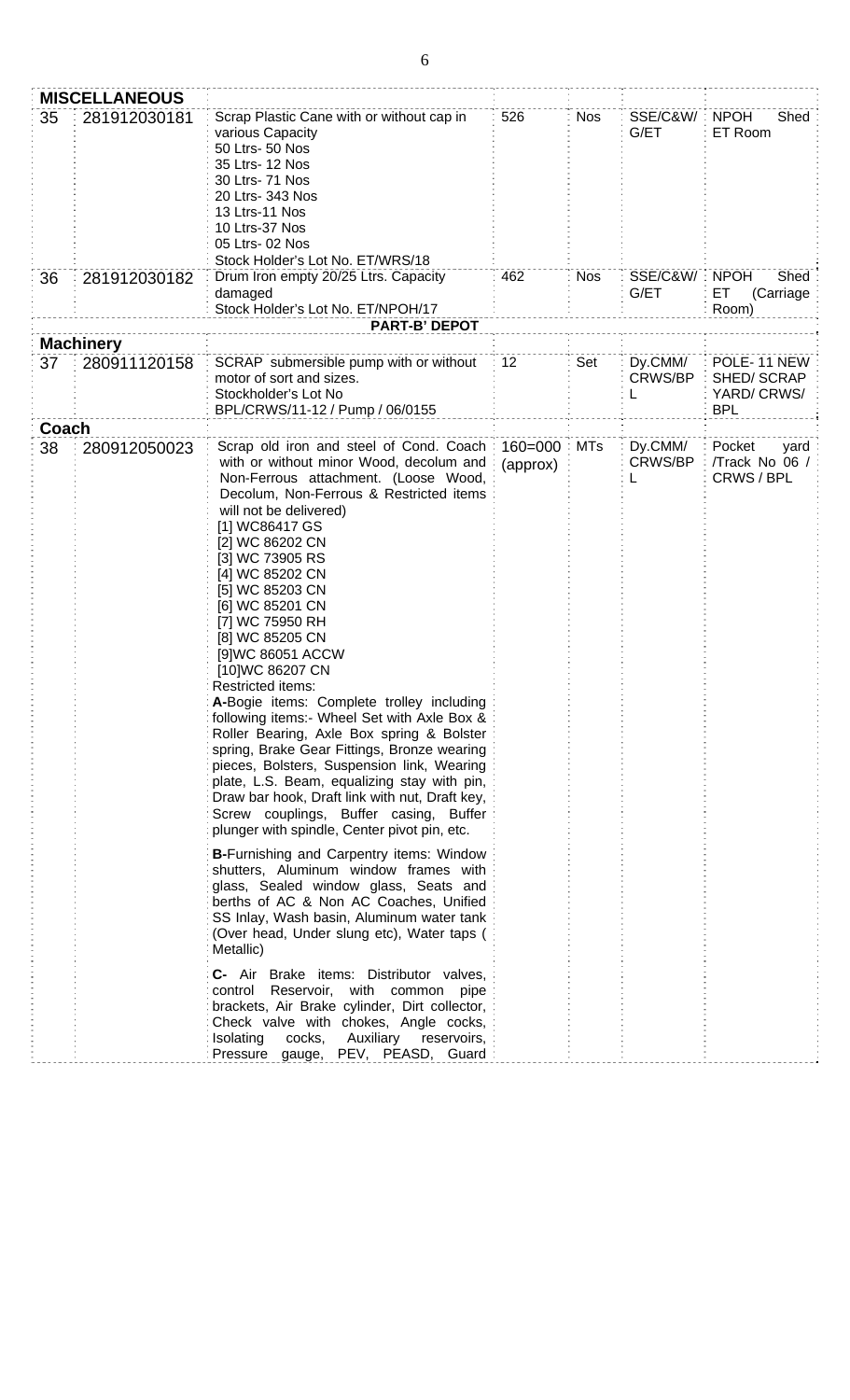|    |                      | Emergency valve                                                                                                                                                                                                                                                                                                                                                                                                                                                                                             |                        |            |                           |                                                                                           |
|----|----------------------|-------------------------------------------------------------------------------------------------------------------------------------------------------------------------------------------------------------------------------------------------------------------------------------------------------------------------------------------------------------------------------------------------------------------------------------------------------------------------------------------------------------|------------------------|------------|---------------------------|-------------------------------------------------------------------------------------------|
|    |                      | D-Electrical Items: Alternator, RRU/ERUU,<br>Fan, Battery Box, Compressor, Battery Cell,<br>Condenser, Evaporator Unit, Pre cooling<br>transformer,<br>Tube<br>lighting<br>fitting,<br><b>Blower</b><br>Motor, Emergency<br>Condenser/<br>Lights, Night Lamps, Seat Indication Lights,<br>Laptop/Mobile<br>Basin<br>Lights,<br>Wash<br>Charging points, AC Control panels, RMPU<br>units, 25 KVA Inverter.                                                                                                  |                        |            |                           |                                                                                           |
|    |                      | Note:<br>1- Restricted item will be returned to stock<br>holder<br>2- Delivery will be made on actual<br>weighment basis up to entire quantity<br>3-cutting allowed for easy loading<br>4- Coach will be handed over to purchaser<br>for cutting purpose in duty hour after issue<br>delivery<br>order.<br>οf<br>5.Industrial waste excluding non ferrous<br>restricted item to be stored one place as per<br>direction of stock Holder.<br>Stock Holder Lot No:<br>BPL/CRWS/ 12-13/Cond. Coach / 02 / 0023 |                        |            |                           |                                                                                           |
|    | <b>OTHER FERROUS</b> |                                                                                                                                                                                                                                                                                                                                                                                                                                                                                                             |                        |            |                           |                                                                                           |
| 39 | 280912060029         | <b>SCRAP FERROUS CONSISTING OF</b><br>BRAKE BEAM OF 13T / 16T RELEASED<br>FROM COACHES WITH OR WITHOUT<br>MINOR NON FERROUS ATTACHED IN<br>THE WIRE ROPE AND BRAKE SHOE<br>HEAD IF ANY.<br>Stock Holder Lot No:<br>BPL/ CRWS /12-13/BK-BEAM/02/0030                                                                                                                                                                                                                                                         | $21 = 600$<br>(Approx) | <b>MTs</b> | Dy.CMM/<br>CRWS/BP        | near lifting<br>shop/EP-178<br><b>TO EP-181</b><br>/ CRWS / BPL                           |
| 40 | 280912060036         | SC. STAINLESS STEEL CONSISTING OF<br>S S TROUGH FLOOR RELEASED FROM<br>COACHES WITH OR WITHOUT MINOR<br>FERROUS ATTACHMENT.<br>Stock Holder Lot No:<br>BPL/CRWS/12-13/SSTROUGH<br>FLOOR/02/0038                                                                                                                                                                                                                                                                                                             | $15 = 000$<br>(Approx) | <b>MTs</b> | Dy.CMM/<br><b>CRWS/BP</b> | Opposite<br>to<br>EP-186 to 187/<br>Section<br>R.<br>Road / SCRAP<br>YARD / CRWS<br>/ BPL |
|    | <b>MISCELLANEOUS</b> |                                                                                                                                                                                                                                                                                                                                                                                                                                                                                                             |                        |            |                           |                                                                                           |
| 41 | 280912010200         | SCRAP BERTHS AND SEAT, BACK<br>REST RELEASED FROM COACHES OF<br>SORT AND SIZES WITH OR WITHOUT<br>FERROUS FRAME, COIR / FOAM /LP<br>SHEET / PLYWOOD WITH OR WITHOUT<br>REXINE INCLUDING FERROUS / NON<br>FERROUS ATTACHMENT LIKE SCREW,<br>NUTS, BOLTS, STRIPS, RIVETS,<br>SPRINGS, HINGES ETC.<br>RESTRICTED ITEMS-RECRON WILL<br>NOT BE DELIVERD IF ANY.<br>Stockholder's Lot No<br>BPL/CRWS/11-12/RES.BERTH/08/0192                                                                                      | $35 = 000$<br>(Approx) | <b>MTs</b> | Dy.CMM/<br>CRWS/BP        | K-105 to K-130<br>/ Scrap Yard /<br>CRWS/BPL                                              |
| 42 | 280912060027         | SC L. P. SHEET OFF CUTS AND PIECES<br>OF SORT AND SIZES<br>Stockholder's Lot No<br>BPL /CRWS/12-13/ LP SHEET / 02/0032                                                                                                                                                                                                                                                                                                                                                                                      | $14 = 860$<br>(Approx) | <b>MTs</b> | DY.CMM/<br>CRWS/BP        | D-245 TO D-<br>255 / SCRAP<br>YARD /<br><b>CRWS/BPL</b>                                   |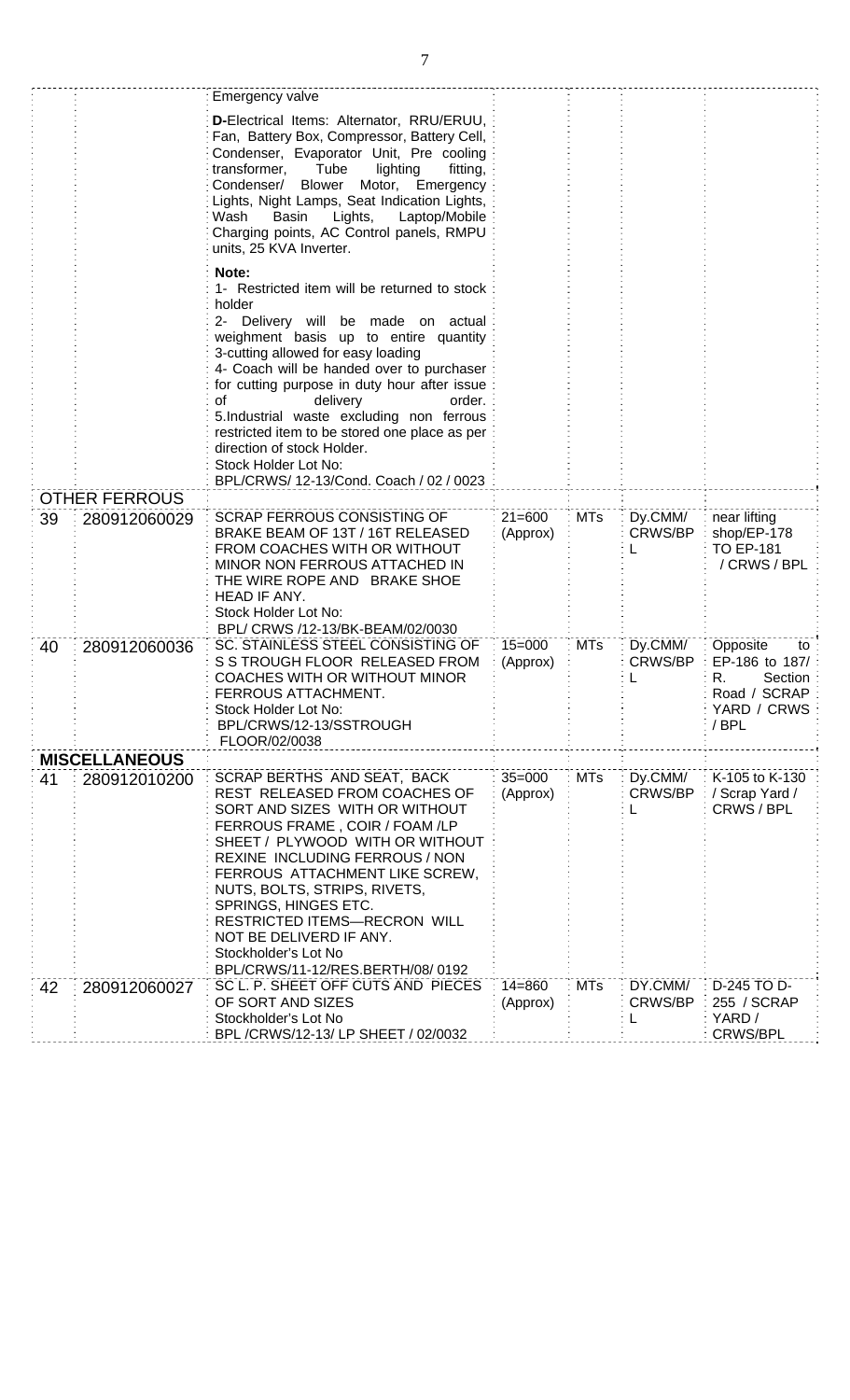| 43 | 280912060028 | Scrap Miscellaneous rubber including V-<br>Belts, Rubber Washers, Rubber pads,<br>rubber pipes, Rubber rings, Welding rubber<br>hose etc., with or without ferrous<br>attachment of sorts and sizes.<br>Stockholder's Lot No<br>BPL/CRWS/ 12-13/Rubber/02/0031                                                                                                                                                                                                                                                                                                                                                                                                                                                                                                                                       | $08 = 000$<br>(Approx)  | <b>MTs</b>     | DY.CMM/<br>CRWS/BP  | F-405 to F-412<br>/ SCRAP<br>YARD/CRWS/<br><b>BPL</b> |
|----|--------------|------------------------------------------------------------------------------------------------------------------------------------------------------------------------------------------------------------------------------------------------------------------------------------------------------------------------------------------------------------------------------------------------------------------------------------------------------------------------------------------------------------------------------------------------------------------------------------------------------------------------------------------------------------------------------------------------------------------------------------------------------------------------------------------------------|-------------------------|----------------|---------------------|-------------------------------------------------------|
| 44 | 280912060042 | Mise released FRP items from coaches.<br>Consisting, Battary box trey, window shutter<br>frames, Louvers Axle box front cover,<br>Lavotery Inlay, Inner frames of AC coaches,<br>contour etc.<br><b>NOTE:-</b> 1-Ferrous and non ferrous material<br>except minor attechment with lot will not be<br>delivered. If any<br>2- All materials should be lifted below road<br>level and sweeping condition.<br>3- Hazared waste item ie. Paint peeling,<br>paint, dust, bakelite & battery container will<br>not deliverd<br>Stockholder's Lot No<br>CRWS/BPL/Mech/PCR/12-13/04 Misc.<br>released material                                                                                                                                                                                               | $10 = 000$<br>(Approx)  | <b>MTs</b>     | SSE/PCR/<br>CRWS/BP | New scrap<br>Yard Bin No.<br>05                       |
| 45 | 280912060043 | SCRAP PIECES OF BROKEN LP SHEET<br>WITH OR WITHOUT ATTACHMENT OF<br>PLYWOOD / FERROUS (ieNAILS AND<br>STRIPS) AND Minor Non- Ferrous.<br>NOTE- 1-Ply wood /ferrous/non ferrous<br>found in the loose condition in the lot will<br>not be delivered.<br>2- Non ferrous/Ferrous except minor<br>attachment with the material of lot will not<br>be delivered, non ferrous item will be<br>returned by purchaser to stock holder<br>during delivery if any found in lot<br>3- Hazared waste item ie. Paint peeling,<br>paint, dust, bakelite & battery container will<br>not deliverd<br>4- Material to be lifted in sweep condition<br>Stockholder's Lot No<br>CRWS/BPL/MECH./PCR/12-13 / 03<br><b>SCRAP LP SHEET</b>                                                                                  | $30 = 000$<br>(Approx)  | <b>MTs</b>     | SSE/PCR/<br>CRWS/BP | New scrap yard<br>Bin No.2<br>Dli.end                 |
|    | Hazardous    |                                                                                                                                                                                                                                                                                                                                                                                                                                                                                                                                                                                                                                                                                                                                                                                                      |                         |                |                     |                                                       |
| 46 | 280911120166 | Misc. released material from coaches<br>unserviceable scrap consisting pieces of<br>PVC sheet, broken LP sheet, PVC/plastic<br>container, PVC/ Plastic/Rubber hose pipes.<br>foam rubber, coir, Rexine, broken HDPE<br>chute. FRP items, Shutter frame, louvers,<br>Inlay, front cover of axle, small broken<br>piece of rubber item, packing material such<br>as polythene bags, un useable gunny bags,<br>broken wooden packing box, Limpet sheet,<br>packing (rubber/ fiber/ wooden) bolster &<br>draw gear etc. Nylon bushes & Nylon Items,<br>wire rope, card board, paper broken pieces<br>of of thermacole, broken glass pieces, floor<br>sweeping sand, mud, saw dust etc.<br>NOTE:- 1-Ferrous and non ferrous material<br>except minor attachment with lot will not be<br>delivered. If any | $170 = 000$<br>(approx) | $\mathsf{M}^3$ | SSE/PCR/<br>CRWS/BP | New scrap yard<br>Bin No 06                           |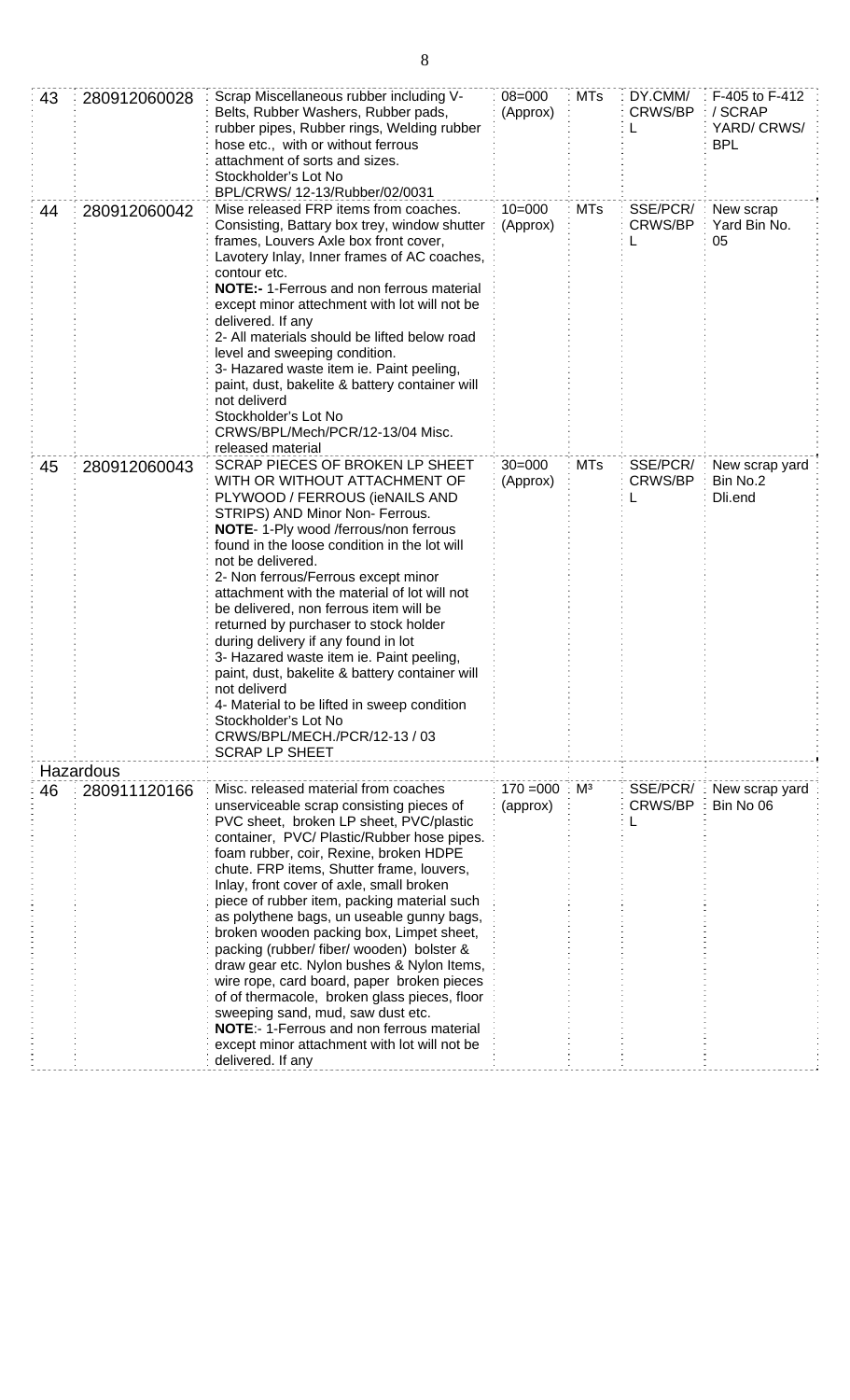|    |              | 2- All materials should be lifted below road                                          |           |                |          |             |
|----|--------------|---------------------------------------------------------------------------------------|-----------|----------------|----------|-------------|
|    |              | level and sweeping condition                                                          |           |                |          |             |
|    |              | Stockholder's Lot No                                                                  |           |                |          |             |
|    |              | CRWS/BPL/MECH/PCR/11-12/04/Misc.                                                      |           |                |          |             |
|    |              | released material                                                                     |           |                |          |             |
| 47 | 280912060039 | Misc. released material from coaches                                                  | $210=000$ | M <sup>3</sup> | SSE/PCR/ | : NEW SCRAP |
|    |              | unservicable scrap consisting                                                         | (approx)  |                | CRWS/BP  | YARD. BIN   |
|    |              | 1- Decolite scrap released from floors of                                             |           |                |          | <b>NO.4</b> |
|    |              | coaches.                                                                              |           |                |          |             |
|    |              | 2-Broken glass with or without non ferrous                                            |           |                |          |             |
|    |              | attachment, unservicable scrap timber/ply                                             |           |                |          |             |
|    |              | wood and wood shearing below 60                                                       |           |                |          |             |
|    |              | centimeters length released from coaches.                                             |           |                |          |             |
|    |              | 3- Broken pieces of released un servicable                                            |           |                |          |             |
|    |              | L.P. Sheet (Decolum sheet) of all size &                                              |           |                |          |             |
|    |              | sorts including pop rivet, seat & berth                                               |           |                |          |             |
|    |              | number plate and non ferrous attachment.                                              |           |                |          |             |
|    |              | 4- Small broken piece of rubber items.                                                |           |                |          |             |
|    |              | 5-Broken and unservicable pieces of limpet                                            |           |                |          |             |
|    |              | sheet, roof-felts and PVC sheets released                                             |           |                |          |             |
|    |              | from coaches.                                                                         |           |                |          |             |
|    |              | 6-Floor sweeping consisting sand, mud,                                                |           |                |          |             |
|    |              | saw dust, scrap paper, broken mirror,                                                 |           |                |          |             |
|    |              | shrubs and ashes from coaches rust, old                                               |           |                |          |             |
|    |              | nails, rusty nut-bolts, washers, small pieces                                         |           |                |          |             |
|    |              | of rusted mouldings, small pieces of SS                                               |           |                |          |             |
|    |              | moulding aluminium rivets etc. Which can                                              |           |                |          |             |
|    |              | not be segregated with reasonable efforts.                                            |           |                |          |             |
|    |              | 7-Scrap/un-servicable rexine, coir, recron                                            |           |                |          |             |
|    |              | and foam rubber pieces.<br>8-Released un-servicable FRP/Plastic and                   |           |                |          |             |
|    |              | broken porcelin items washbasin commod                                                |           |                |          |             |
|    |              | including ferrous/non ferrous attachments.                                            |           |                |          |             |
|    |              | 9-Released packing material such as                                                   |           |                |          |             |
|    |              | polythene bags, un usable gunny bags,                                                 |           |                |          |             |
|    |              | cardboard, paper, puttah, gatta.                                                      |           |                |          |             |
|    |              | 10- Broken wooden packing box, packing                                                |           |                |          |             |
|    |              | box (rubber/fibre/wooden) of bolster & draw                                           |           |                |          |             |
|    |              | gear.                                                                                 |           |                |          |             |
|    |              | 11- Released old and unservicable hand                                                |           |                |          |             |
|    |              | gloves, approns.                                                                      |           |                |          |             |
|    |              | 12- Mirror ferrous and non ferrous                                                    |           |                |          |             |
|    |              | attatchments viz. MS bolt, washers small                                              |           |                |          |             |
|    |              | pieces of rusted moulding and aluminium                                               |           |                |          |             |
|    |              | rivets will be allowed with the above items.                                          |           |                |          |             |
|    |              | Quantity of such attachments is very small                                            |           |                |          |             |
|    |              | anyway.                                                                               |           |                |          |             |
|    |              | 13- Broken pieces of Battery                                                          |           |                |          |             |
|    |              | container/bakelite/plastic.                                                           |           |                |          |             |
|    |              | 14-Plastic spool, containing the end pieces                                           |           |                |          |             |
|    |              | of filler wire, broken welding hand screen,<br>broken welding helmet, face shield and |           |                |          |             |
|    |              | plain & black glass, unservicable                                                     |           |                |          |             |
|    |              | PVC/plastic/rubber hose pipes.                                                        |           |                |          |             |
|    |              | 15-Broken HDPE chute, FRP item for                                                    |           |                |          |             |
|    |              | example- shutter frame, louvers, inlay,                                               |           |                |          |             |
|    |              | front cover of axle and moulding etc.                                                 |           |                |          |             |
|    |              | 16-Unservicable nylon bushes & Nylon                                                  |           |                |          |             |
|    |              | Items, unservicale wire rope, broken pieces                                           |           |                |          |             |
|    |              | of thermacole.                                                                        |           |                |          |             |
|    |              | 17-Broken pieces of electrical switches and                                           |           |                |          |             |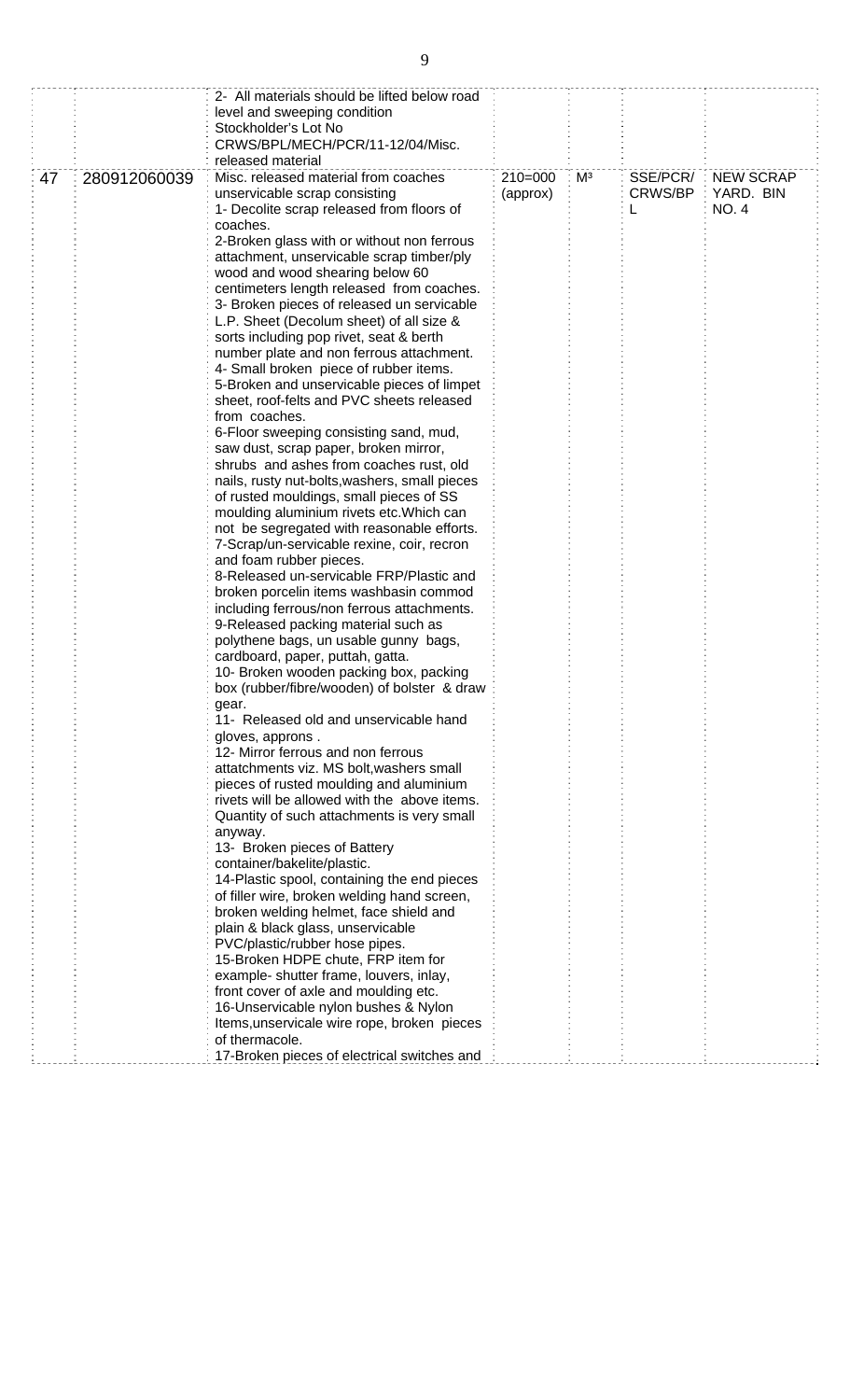|    |              | small pieces of aluminium wire<br>& cable. Battery fluts and band. Flexible<br>pipes.<br>Note: 1-Non Ferrous and ferrous except<br>minor attachment with the material of lot will<br>not be delivered, non ferrous item will be<br>returned by purchaser to stock holder<br>during delivery if any found in the lot.<br>2- Hazard waste item i.e. paint peeling,<br>paint, dust bakelite and battery container will<br>not delivered.<br>3-Material to<br>be lifted inroad sweep<br>condition<br>Stockholder's Lot No<br>CRWS/BPL/MECH./PCR/12-13/01 Misc.<br>released material                                                                                                                                                                                                                                                                                                                                                                                                                                                                                                                                                                                                                                                                                                                                                                                                                                                                                                                                                                                                                                                                                                                                                                                                |                  |    |                          |                                                                                        |
|----|--------------|--------------------------------------------------------------------------------------------------------------------------------------------------------------------------------------------------------------------------------------------------------------------------------------------------------------------------------------------------------------------------------------------------------------------------------------------------------------------------------------------------------------------------------------------------------------------------------------------------------------------------------------------------------------------------------------------------------------------------------------------------------------------------------------------------------------------------------------------------------------------------------------------------------------------------------------------------------------------------------------------------------------------------------------------------------------------------------------------------------------------------------------------------------------------------------------------------------------------------------------------------------------------------------------------------------------------------------------------------------------------------------------------------------------------------------------------------------------------------------------------------------------------------------------------------------------------------------------------------------------------------------------------------------------------------------------------------------------------------------------------------------------------------------|------------------|----|--------------------------|----------------------------------------------------------------------------------------|
| 48 | 280912060040 | Misc. released material from coaches<br>unservicable scrap consisting<br>1-Decolite scrap released from floors of<br>coaches.<br>2-Broken glass with or without non ferrous<br>attachment, unservicable scrap timber/ply<br>wood and wood shearing below 60<br>centimeters length released from coaches.<br>3- Broken pieces of released un servicable<br>L.P. Sheet (Decolum sheet) of all size &<br>sorts including pop rivet, seat & berth<br>number plate and nonferrous attachment.<br>4- Small broken piece of rubber items.<br>5- Broken and unservicable pieces of limpet<br>sheet, roof-felts and PVC sheets released<br>from coaches.<br>6- Floor sweeping consisting sand, mud,<br>saw dust, scrap paper, broken mirror,<br>shrubs and ashes from coaches rust, old<br>nails, rusty nut-bolts, washers, small pieces<br>of rusted mouldings, small pieces of SS<br>moulding aluminium rivets etc. Which<br>can not be segregated with reasonable<br>efforts.<br>7-Scrap/un-servicable rexine, coir, recron<br>and foam rubber pieces.<br>8- Released un-servicable FRP/Plastic and<br>broken porcelin items washbasin commod<br>including ferrous/non ferrous attachments.<br>9-Released packing material such as<br>polythene bags, un usable gunny bags,<br>cardboard, paper, puttah, gatta.<br>10- Broken wooden packing box, packing<br>box (rubber/fibre/wooden) of bolster &<br>draw gear.<br>11- Released old and unservicable hand<br>gloves, approns.<br>12- Mirror ferrous and non ferrous<br>attatchments viz. MS bolt, washers small<br>pieces of rusted moulding and aluminium<br>rivets will be allowed with the above items.<br>Quantity of such attachments is very small<br>anyway.<br>13- Broken pieces of Battery<br>container/bakelite/plastic. | 1280<br>(approx) | Mз | SSE/PCR/<br>CRWS/BP<br>L | <b>B.B. END OF</b><br><b>BIN No. 02</b><br>÷<br><b>AND POCKRT</b><br>YARD B.B.<br>END. |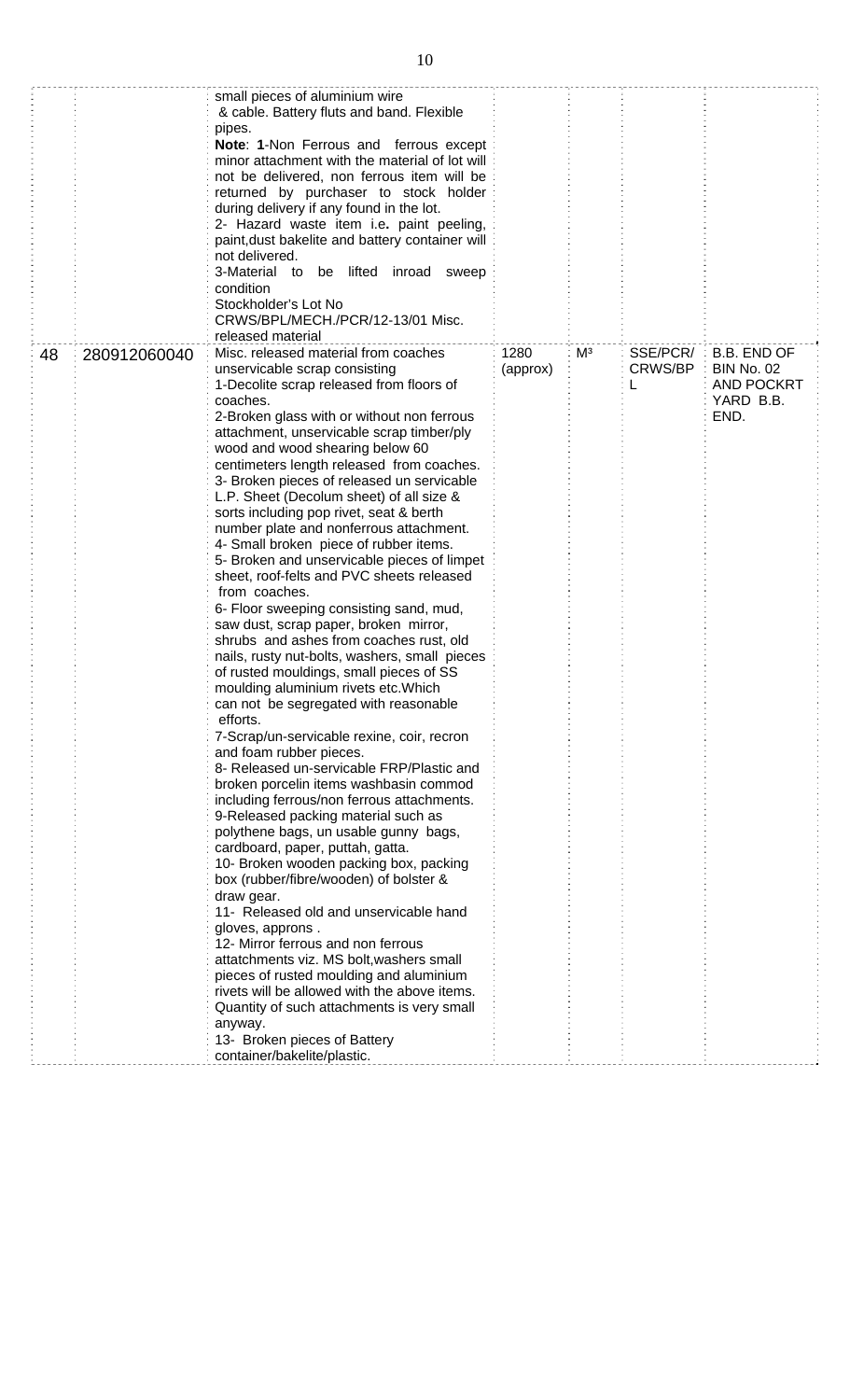|    |              | 14- Plastic spool, containing the end pieces<br>of filler wire, broken welding hand screen,<br>broken welding helmet, face shield and<br>plain & black glass, unservicable<br>PVC/plastic/rubber hose pipes.<br>15- Broken HDPE chute, FRP item for<br>example- shutter frame, louvers, inlay,<br>front cover of axle and moulding etc.<br>16-Unservicable nylon bushes & Nylon<br>Items, unservicale wire rope, broken pieces<br>of thermacole.<br>17- Broken pieces of electrical switches and<br>small pieces of aluminium wire & cable.<br>Battery fluts and band. Flexible pipes.<br>Note: 1-Non Ferrous and ferrousexcept<br>minor attachment with the material of lot will<br>not be delivered, non ferrous item will be<br>returned by purchaser to stock holder<br>during delivery if any found in the lot.<br>2- Hazard waste item i.e. paint peeling,<br>paint, dust bakelite and battery container will<br>not delivered.<br>3-Material to be lifted inroad sweep<br>condition<br>Stockholder's Lot No<br>CRWS/BPL/MECH./PCR/12-13/02 Misc.<br>released material                                                                                                                                                                                                                                                                                      |          |    |          |                                                                           |
|----|--------------|-------------------------------------------------------------------------------------------------------------------------------------------------------------------------------------------------------------------------------------------------------------------------------------------------------------------------------------------------------------------------------------------------------------------------------------------------------------------------------------------------------------------------------------------------------------------------------------------------------------------------------------------------------------------------------------------------------------------------------------------------------------------------------------------------------------------------------------------------------------------------------------------------------------------------------------------------------------------------------------------------------------------------------------------------------------------------------------------------------------------------------------------------------------------------------------------------------------------------------------------------------------------------------------------------------------------------------------------------------------------|----------|----|----------|---------------------------------------------------------------------------|
| 49 | 280912060041 | Misc. released material from coaches                                                                                                                                                                                                                                                                                                                                                                                                                                                                                                                                                                                                                                                                                                                                                                                                                                                                                                                                                                                                                                                                                                                                                                                                                                                                                                                              | 250      | Mз | SSE/PCR/ | Both side of                                                              |
|    |              | unservicable scrap consisting<br>1-Decolite scrap released from floors of<br>coaches.<br>2-Broken glass with or without non ferrous<br>attachment, unservicable scrap timber/ply<br>wood and wood shearing below 60<br>centimeters length released from coaches.<br>3- Broken pieces of released un servicable<br>L.P. Sheet (Decolum sheet) of all size &<br>sorts including pop rivet, seat & berth<br>number plate and non ferrous attachment.<br>4- Small broken piece of rubber items.<br>5- Broken and unservicable pieces of limpet<br>sheet, roof-felts and PVC sheets released<br>from coaches.<br>6- Floor sweeping consisting sand, mud,<br>saw dust, scrap paper, broken mirror,<br>shrubs and ashes from coaches rust, old<br>nails, rusty nut-bolts, washers, small pieces<br>of rusted mouldings, small pieces of SS<br>moulding aluminium rivets etc. Which can<br>not be segregated with reasonable efforts.<br>7-Scrap/un-servicable rexine, coir, recron<br>and foam rubber pieces.<br>8- Released un-servicable FRP/Plastic and<br>broken porcelin items washbasin commod<br>including ferrous/non ferrous attachments.<br>9-Released packing material such as<br>polythene bags, un usable gunny bags,<br>cardboard, paper, puttah, gatta.<br>10- Broken wooden packing box, packing<br>box (rubber/fibre/wooden) of bolster & draw<br>gear. | (approx) |    | CRWS/BP  | reciving road &<br>behind lifting<br>shop from E.<br>pole No. 69 to<br>74 |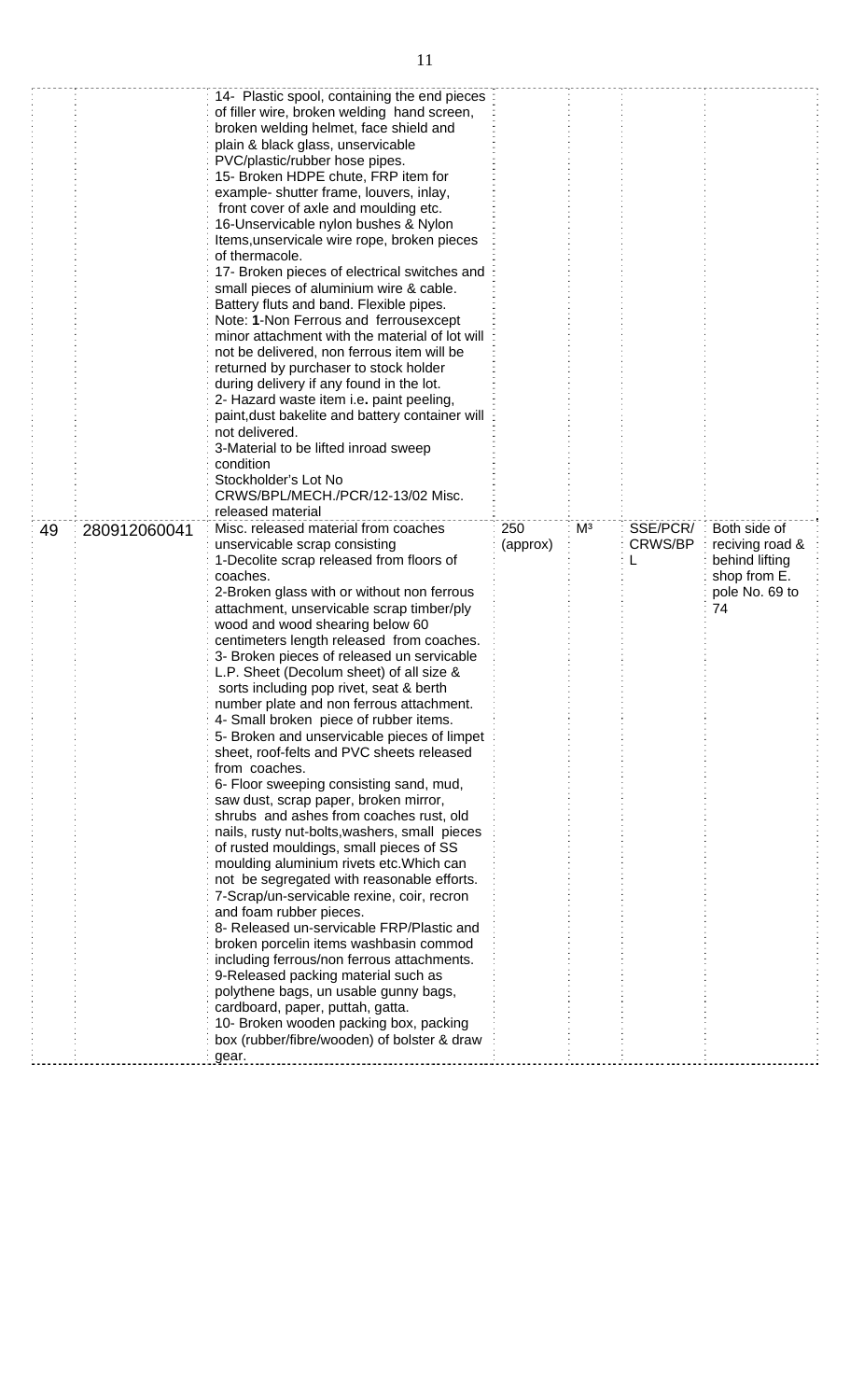|    |              | 11- Released old and unservicable hand          |          |                |          |                 |
|----|--------------|-------------------------------------------------|----------|----------------|----------|-----------------|
|    |              | gloves, approns.                                |          |                |          |                 |
|    |              | 12-Mirror ferrous and non ferrous               |          |                |          |                 |
|    |              | attatchments viz. MS bolt, washers small        |          |                |          |                 |
|    |              | pieces of rusted moulding and aluminium         |          |                |          |                 |
|    |              | rivets will be allowed with the above items.    |          |                |          |                 |
|    |              | Quantity of such attachments is very small      |          |                |          |                 |
|    |              | anyway.                                         |          |                |          |                 |
|    |              | 13-Broken pieces of Battery                     |          |                |          |                 |
|    |              | container/bakelite/plastic.                     |          |                |          |                 |
|    |              | 14-Plastic spool, containing the end pieces     |          |                |          |                 |
|    |              | of filler wire, broken welding hand screen,     |          |                |          |                 |
|    |              | broken welding helmet, face shield and          |          |                |          |                 |
|    |              | plain & black glass, unservicable               |          |                |          |                 |
|    |              | PVC/plastic/rubber hose pipes.                  |          |                |          |                 |
|    |              | 15-Broken HDPE chute, FRP item for              |          |                |          |                 |
|    |              | example- shutter frame, louvers, inlay front    |          |                |          |                 |
|    |              | cover of axle and moulding etc.                 |          |                |          |                 |
|    |              | 16-Unservicable nylon bushes & Nylon            |          |                |          |                 |
|    |              | Items, unservicale wire rope, broken            |          |                |          |                 |
|    |              | pieces of thermacole.                           |          |                |          |                 |
|    |              | 17-Broken pieces of electrical switches and     |          |                |          |                 |
|    |              | small pieces of aluminium wire & cable.         |          |                |          |                 |
|    |              |                                                 |          |                |          |                 |
|    |              | Battery fluts and band. Flexible pipes.         |          |                |          |                 |
|    |              | Note: 1-Non Ferrous and ferrous except          |          |                |          |                 |
|    |              | minor attachment with the material of lot will  |          |                |          |                 |
|    |              | not be delivered, non ferrous item will be      |          |                |          |                 |
|    |              | returned by purchaser to stock holder           |          |                |          |                 |
|    |              | during delivery if any found in the lot.        |          |                |          |                 |
|    |              | 2- Hazard waste item i.e. paint peeling,        |          |                |          |                 |
|    |              | paint, dust bakelite and battery container will |          |                |          |                 |
|    |              | not delivered.                                  |          |                |          |                 |
|    |              | 3-Material to be lifted inroad sweep            |          |                |          |                 |
|    |              | condition                                       |          |                |          |                 |
|    |              | Stockholder's Lot No                            |          |                |          |                 |
|    |              | CRWS/BPL/MECH./PCR/12-13/05 Misc.               |          |                |          |                 |
|    |              | released material                               |          |                |          |                 |
| 50 | 280912060044 | Misc. released material from coaches            | 450      | M <sup>3</sup> | SSE/PCR/ | Both side of    |
|    |              | unservicable scrap consisting                   | (approx) |                | CRWS/BP  | scrap yard road |
|    |              | 1-Decolite scrap released from floors of        |          |                |          | Gate No. 04     |
|    |              | coaches.                                        |          |                |          | from E. pole    |
|    |              | 2-Broken glass with or without non ferrous      |          |                |          | No.74 to first  |
|    |              | attachment, unservicable scrap timber/ply       |          |                |          | road turning of |
|    |              | wood and wood shearing below 60                 |          |                |          | scrap yard.     |
|    |              | centimeters length released from coaches.       |          |                |          |                 |
|    |              | 3-Broken pieces of released un servicable       |          |                |          |                 |
|    |              | L.P. Sheet (Decolum sheet) of all size &        |          |                |          |                 |
|    |              | sorts including pop rivet, seat & berth         |          |                |          |                 |
|    |              | number plate and non ferrous attachment.        |          |                |          |                 |
|    |              | 4-Small broken piece of rubber items.           |          |                |          |                 |
|    |              |                                                 |          |                |          |                 |
|    |              | 5-Broken and unservicable pieces of limpet      |          |                |          |                 |
|    |              | sheet, roof-felts and PVC sheets released       |          |                |          |                 |
|    |              | from coaches.                                   |          |                |          |                 |
|    |              | 6-Floor sweeping consisting sand, mud,          |          |                |          |                 |
|    |              | saw dust, scrap paper, broken mirror,           |          |                |          |                 |
|    |              | shrubs and ashes from coaches rust, old         |          |                |          |                 |
|    |              | nails, rusty nut-bolts, washers, small pieces   |          |                |          |                 |
|    |              | of rusted mouldings, small pieces of SS         |          |                |          |                 |
|    |              | moulding aluminium rivets etc. Which can        |          |                |          |                 |
|    |              | not be segregated with reasonable efforts.      |          |                |          |                 |
|    |              | 7- Scrap/un-servicable rexine, coir, recron     |          |                |          |                 |

 $\frac{1}{2}$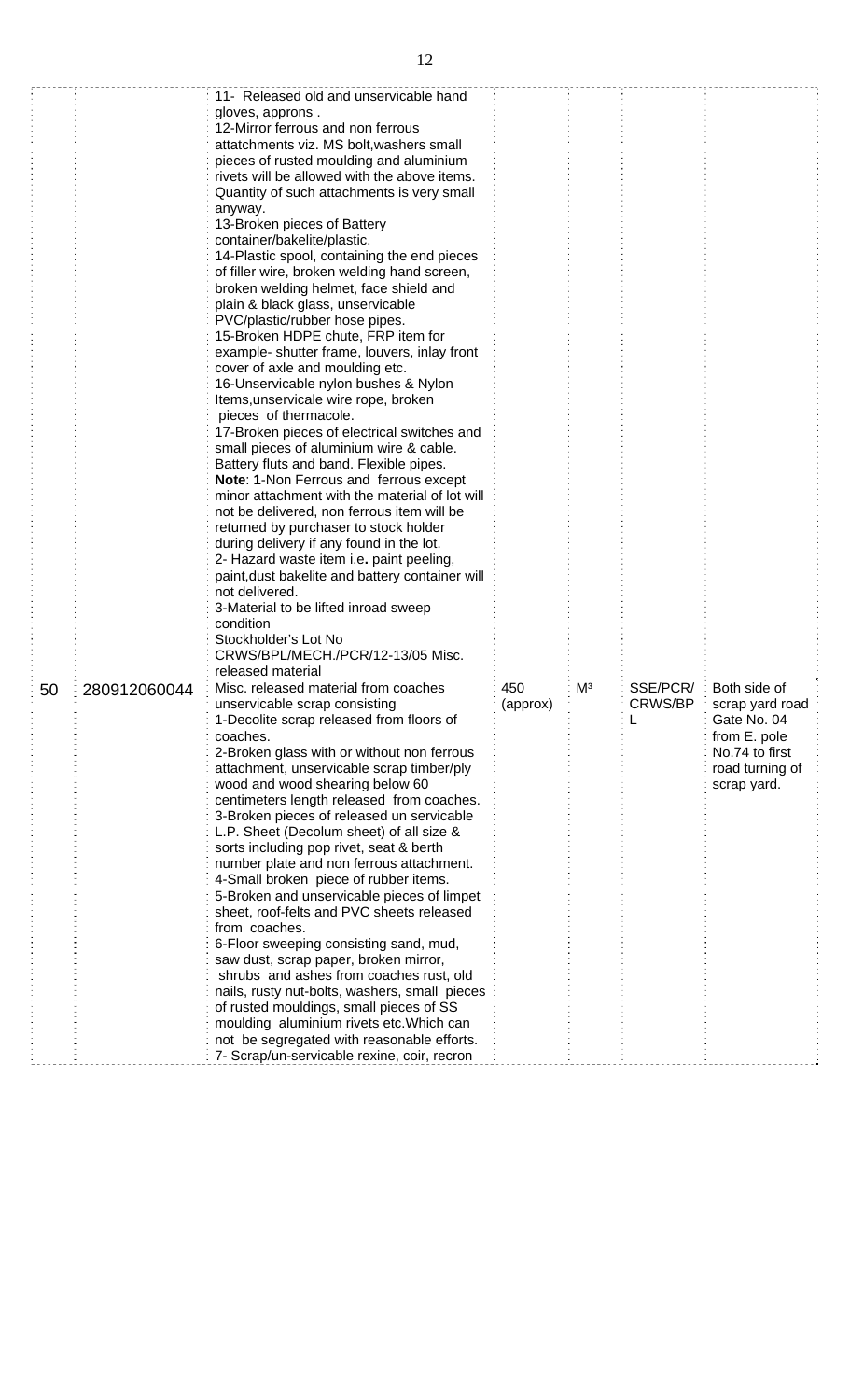|    |              | and foam rubber pieces.                         |            |            |                |                       |
|----|--------------|-------------------------------------------------|------------|------------|----------------|-----------------------|
|    |              | 8- Released un-servicable FRP/Plastic and       |            |            |                |                       |
|    |              | broken porcelin items washbasin commod          |            |            |                |                       |
|    |              | including ferrous/non ferrous attachments.      |            |            |                |                       |
|    |              | 9-Released packing material such as             |            |            |                |                       |
|    |              | polythene bags, un usable gunny bags,           |            |            |                |                       |
|    |              | cardboard, paper, puttah, gatta.                |            |            |                |                       |
|    |              | 10- Broken wooden packing box, packing          |            |            |                |                       |
|    |              | box (rubber/fibre/wooden) of bolster &          |            |            |                |                       |
|    |              | draw gear.                                      |            |            |                |                       |
|    |              | 11-Released old and unservicable hand           |            |            |                |                       |
|    |              | gloves, approns.                                |            |            |                |                       |
|    |              | 12-Mirror ferrous and non ferrous               |            |            |                |                       |
|    |              | attatchments viz. MS bolt, washers small        |            |            |                |                       |
|    |              | pieces of rusted moulding and aluminium         |            |            |                |                       |
|    |              | rivets will be allowed with the above items.    |            |            |                |                       |
|    |              | Quantity of such attachments is very small      |            |            |                |                       |
|    |              | anyway.                                         |            |            |                |                       |
|    |              | 13- Broken pieces of Battery container/         |            |            |                |                       |
|    |              | bakelite/plastic.                               |            |            |                |                       |
|    |              | 14- Plastic spool, containing the end pieces    |            |            |                |                       |
|    |              | of filler wire, broken welding hand screen,     |            |            |                |                       |
|    |              | broken welding helmet, face shield and          |            |            |                |                       |
|    |              | plain & black glass, unservicable               |            |            |                |                       |
|    |              | PVC/plastic/rubber hose pipes.                  |            |            |                |                       |
|    |              | 15- Broken HDPE chute, FRP item for             |            |            |                |                       |
|    |              | example- shutter frame, louvers, inlay,         |            |            |                |                       |
|    |              |                                                 |            |            |                |                       |
|    |              | front cover of axle and moulding etc.           |            |            |                |                       |
|    |              | 16-Unservicable nylon bushes & Nylon            |            |            |                |                       |
|    |              | Items, unservicale wire rope, broken pieces     |            |            |                |                       |
|    |              | of thermacole.                                  |            |            |                |                       |
|    |              | 17- Broken pieces of electrical switches and    |            |            |                |                       |
|    |              | small pieces of aluminium wire & cable.         |            |            |                |                       |
|    |              | Battery fluts and band. Flexible pipes.         |            |            |                |                       |
|    |              | <b>Note: 1-Non Ferrous and ferrous except</b>   |            |            |                |                       |
|    |              | minor attachment with the material of lot will  |            |            |                |                       |
|    |              | not be delivered, non ferrous item will be      |            |            |                |                       |
|    |              | returned by purchaser to stock holder           |            |            |                |                       |
|    |              | during delivery if any found in the lot.        |            |            |                |                       |
|    |              | 2- Hazard waste item i.e. paint peeling,        |            |            |                |                       |
|    |              | paint, dust bakelite and battery container will |            |            |                |                       |
|    |              | not delivered.                                  |            |            |                |                       |
|    |              | 3-Material to be lifted inroad sweep            |            |            |                |                       |
|    |              | condition                                       |            |            |                |                       |
|    |              | Stockholder's Lot No                            |            |            |                |                       |
|    |              | CRWS/BPL/MECH./PCR/12-13/06 Misc.               |            |            |                |                       |
|    |              | released material                               |            |            |                |                       |
| 51 | 280912030234 | Used Oil removed from Transformer in            | $13 = 310$ | <b>MTs</b> | DY.CMM/        | <b>Behind</b><br>new  |
|    |              | Barrels, with bungs.                            | (To entire |            | <b>CRWS/BP</b> | shed of Scrap         |
|    |              | Note: Material will be sold as it where it is   | qty in 78  |            |                | yard/                 |
|    |              | basis and barrel.                               | Barrels)   |            |                | <b>CRWS/BPL</b>       |
|    |              | 1.560 mts empty barrel 13.310 mts loaded        |            |            |                |                       |
|    |              | Lot has been declared unserviceable by          |            |            |                |                       |
|    |              | Electrical department. Water removing is        |            |            |                |                       |
|    |              | not allowed.                                    |            |            |                |                       |
|    |              | (will be sold to CPCB approved purchaser)       |            |            |                |                       |
|    |              | Stock holder lot No:                            |            |            |                |                       |
|    |              | BPL/CRWS/11-12/TRANSFORMER OIL /                |            |            |                |                       |
|    |              | 10/0225                                         |            |            |                |                       |
| 52 | 281912060033 | Used Oil in Barrels removed by Waste Oil        | $41 = 800$ | <b>MTs</b> | Chief          | Near E.T. Plant       |
|    |              | recovery plant Water Emulsified 4% to 7%        | (approx0   |            | L.I./Diesel    | <b>Diesel</b><br>Loco |
|    |              |                                                 |            |            |                |                       |

ŧ.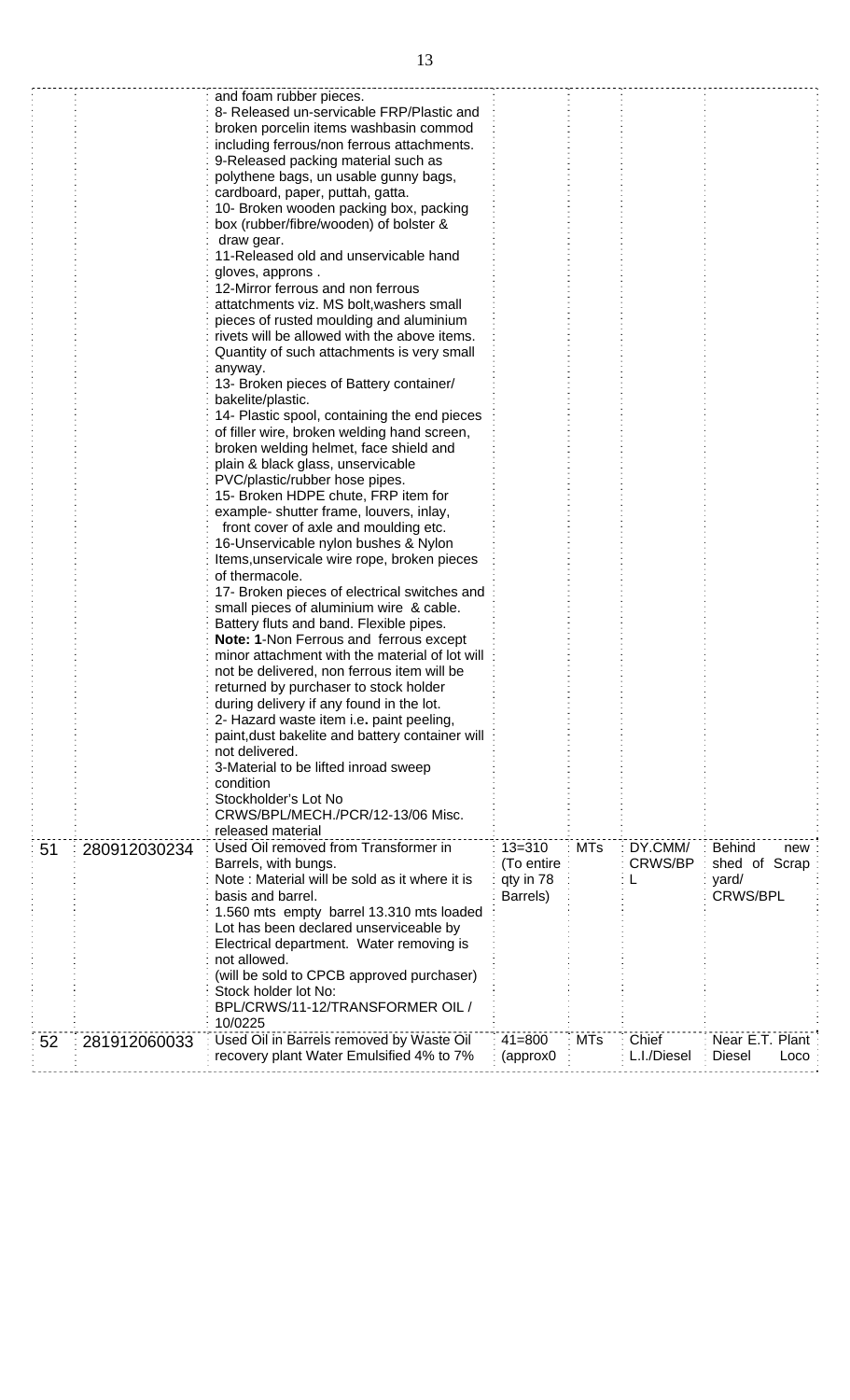|     |              | $\therefore$ in 200 barrels with small & big bungs |            |       | ∶ Locol     | : Shed ET          |
|-----|--------------|----------------------------------------------------|------------|-------|-------------|--------------------|
|     |              | Note: water removing is not allowed.               |            |       | Shed/ET     |                    |
|     |              | (will be sold to CPCB approved purchaser)          |            |       |             |                    |
|     |              | Stock Holder Lot No:                               |            |       |             |                    |
|     |              | SSE(D) ET/Used Oil/2010-11/01                      |            |       |             |                    |
| ∶53 | 281912060034 | Used Oil removed from Loco in Barrels              | $73 = 150$ | ∶ MTs | : Chief     | <b>BDT</b><br>Near |
|     |              | water emulsified about 0.5% to 3.4% in 350         | (approx0)  |       | L.I./Diesel | Crain Office in    |
|     |              | barrels with small and big bungs. (Drained         |            |       | Loco        | Diesel<br>Loco     |
|     |              | oil loaded)                                        |            |       | Shed/ET     | Shed ET            |
|     |              | Note: water removing is not allowed.               |            |       |             |                    |
|     |              | (will be sold to CPCB approved purchaser)          |            |       |             |                    |
|     |              | Stock Holder Lot No:                               |            |       |             |                    |
|     |              | SSE(L)/DSL/ ET/Used Oil/2012-13/1                  |            |       |             |                    |
|     |              |                                                    |            |       |             |                    |

**N O T E**

- (1) Scrap Battery / Waste Oil lots can be bid only by Firm's registered (valid) with MOEF (CPCB Certificate holder) as Recyclers/Re-processors and having environmentally sound management facilities. The person actually bidding on the firm's behalf will have to produce namely authorization letter on Firm's letterhead.
- (2) **No fire arms** / **weapon** will be allowed inside the auction hall.
- (3) After getting the Delivery Order in division lots, the scrap purchaser will contact the **DMM/EA to DRM/BPL** in the Division, along with a written request for delivery of the sold lot of scraps (other than scrap depot lots).
- **(4) Interest rate in case of delayed payment will be charged @ 7% above the Base Rate of State Bank of India prevailing on the date of auction (Railway Board letter No.2010/RS/S/709/36 Dt. 24/12/2010).**
- (5) The auction sale is subject to the General Conditions of Auction Sale, the Special Condition of Auction sale, which was circulated, vide COS JBP's letter No. WCR/SHQ/1401/Sales/01 Dated 07/06/2004 and any other condition, which will be announced/ circulated at the time of auction sale or with catalogue. The auction catalogue and general conditions of sale are also available on West Central Railway's official website: www.wcr.indianrailways.gov.in. The purchasers are bound to accept the general condition available on West Central Railway's official website.
- (6) The EMD stands forfeited if balance sale value not deposited by purchasers within the 50 days from the date of auction
- (7) Only one bidder will represent a participating firm in the auction.
- (8) The balance payment may be read as under .(i) In two installment for lot where balance sale Value exceeds Rs. 3.0 lacs but is less than Rs. 10.0 lacs (ii) In three installments for lots where balance sale Value is Rs. 10.0 lacs and above
- (A) Special Notice for Future auction :

It is intimated that E-auction is expected to be implemented shortly. Therefore all purchasers are hereby advised to get the digital signature as earliest for secured participation in E-auction. It may be noted that purchasers not having digital signature may not be able to participate in E-auction for scrap sale.

The Purchaser may obtained the digital signature from the following Govt. approved agencies.

| S.No | Name of Certified Agencies          | Website No.            | Telephone No.              |
|------|-------------------------------------|------------------------|----------------------------|
|      | Safescrypt                          | www.safescrypt.com     | 91-044-22540770            |
|      | NIC.                                | www.nic.in             | 91-011-24361133            |
| 3    | <b>IDRBT</b>                        | www.ldrbtca.org.in     | 91-40-23534982-85          |
|      | TCS.                                | www.tcs-ca.co.in       | 91-022-22024827            |
| 5    | MTNL                                | www.mtnltrustline.com  | 91-011-4329563/41600118855 |
| 6    | <b>Customs &amp; Central Excise</b> | www.lcert.gov.in       | 91-011-26877960            |
|      | (n) Code Solutions CA (GNFC)        | www.ncodesolutions.com | 91-79-26857316/17/18       |

(A) E-auction to be implemented soon :

- **1) Registration fees.** There will be one centralized registration scheme for the purchasers. Bidders will be asked to submit electronically one time registration fee of Rs 10,000/- as entrance fee in central account maintained by Northern railway. The centralized registration will permit bidder to participate in all E-auction over entire Indian railway. The registration fee can be refunded to the bidders if they desire not to participate in future auction. However, such bidders can again participate in auction by depositing the requisite registration fee again.
- **2) Submission of EMD:** Bidder can deposit any amount as EMD and can submit bids equivalent to 10 times the money kept with railways. If a bidder is awarded some lot